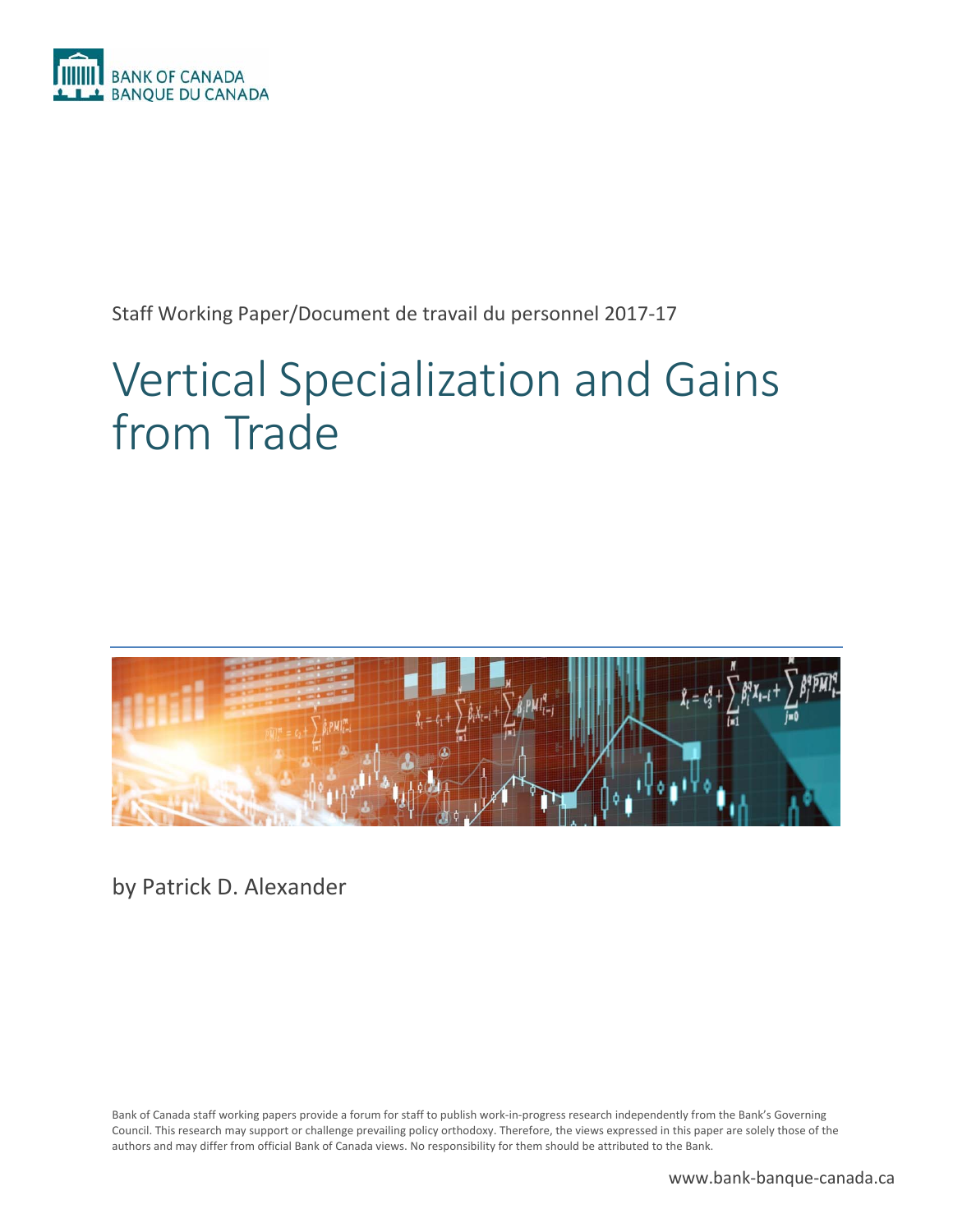Bank of Canada Staff Working Paper 2017-17

April 2017

# **Vertical Specialization and Gains from Trade**

**by** 

### **Patrick D. Alexander**

 International Economic Analysis Department Bank of Canada Ottawa, Ontario, Canada K1A 0G9 palexander@bankofcanada.ca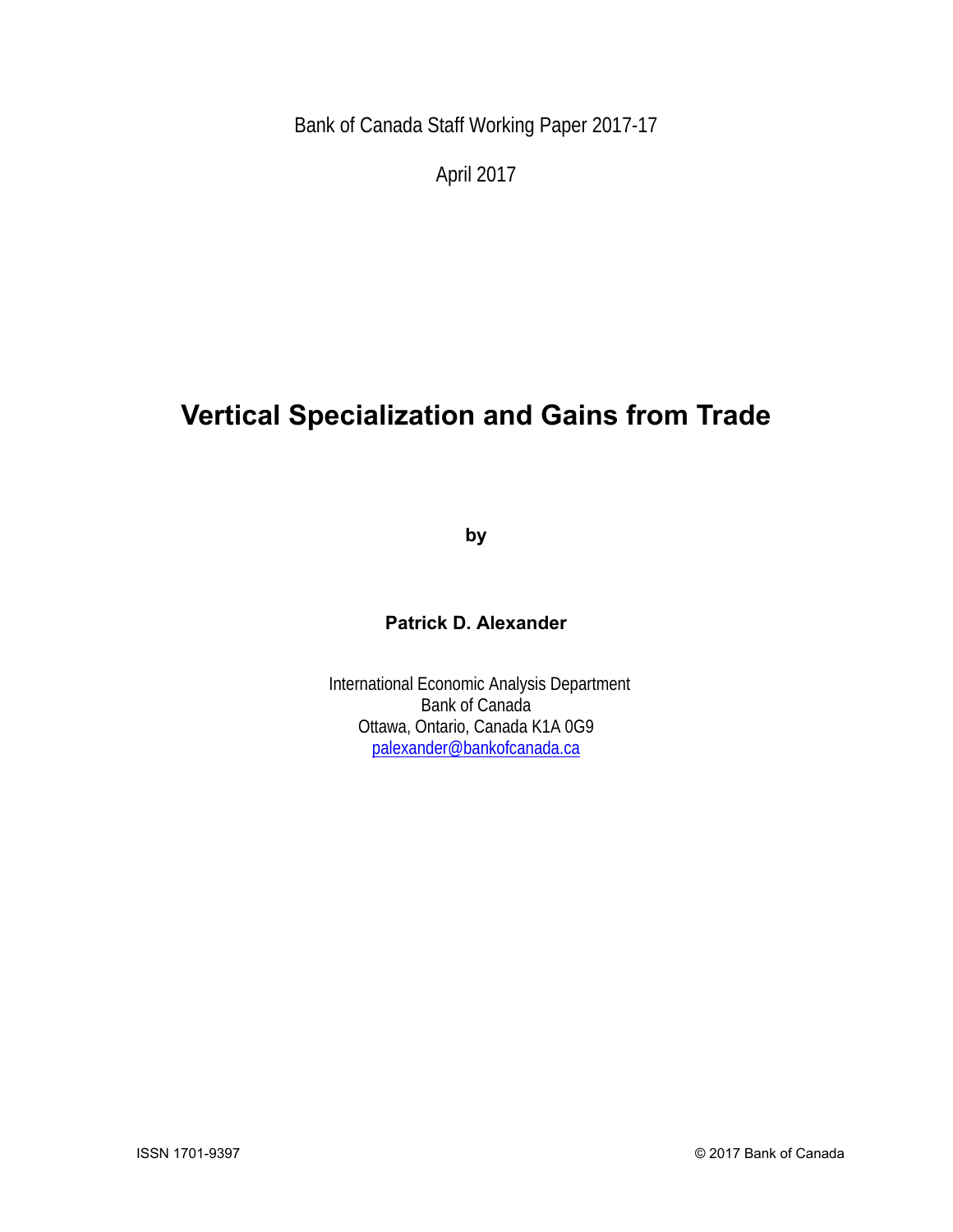# **Acknowledgements**

I would like to thank Matilde Bombardini, Ian Keay, Oleksiy Kryvstov, Beverly Lapham, Trevor Tombe, and Dan Trefler for useful comments, as well as participants and organizers of the 2015 Canadian Economic Association Annual Conference, the 2016 Bank of Canada Fellowship Learning Exchange, 2016 Ljubljana Empirical Trade Conference, and the 2016 Western International Economic Association Conference. This project benefited significantly from resources provided to me while employed by the Bank of Canada. All mistakes are my own, and the views expressed in this paper are my own and do not necessarily reflect those of the Bank of Canada.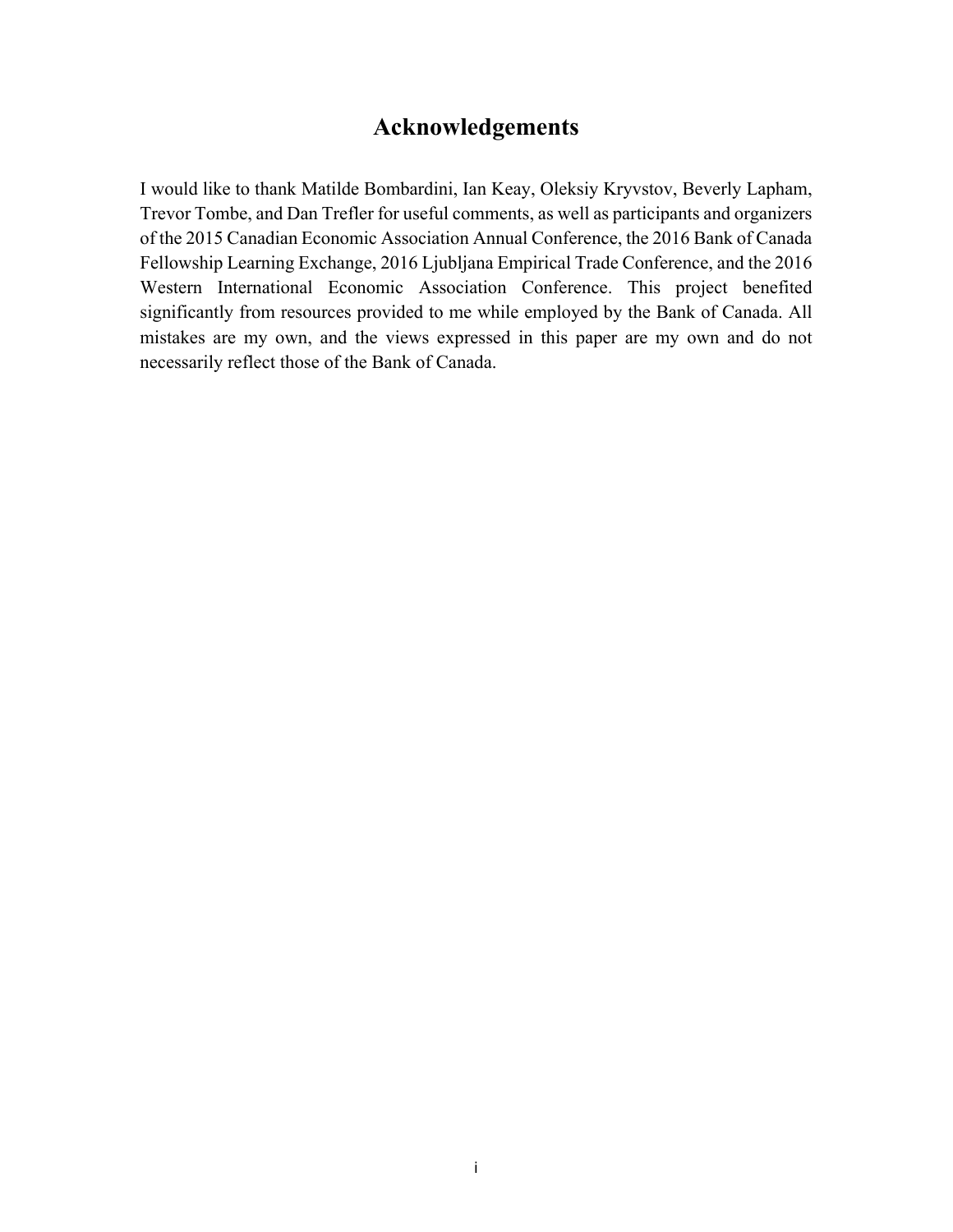#### **Abstract**

Multi-stage production is widely recognized as an important feature of the modern global economy. This feature has been incorporated into many state-of-the-art quantitative trade models, and has been shown to deliver significant additional gains from international trade. Meanwhile, specialization across stages of production, or "vertical specialization," has been largely ignored in these models. In this paper, I provide evidence that vertical specialization is a salient feature in the international trade data, which implies that the assumption made in standard models is inaccurate. I then develop a model with multi-stage production where country-level productivity differences provide a basis for vertical specialization and additional global gains from trade beyond those currently accounted for in standard models. I quantify the gains from vertical specialization according to the model. Despite the importance of vertical specialization in the data, I find that the average gains from trade are only slightly higher than the gains suggested by standard models with multistage production. Moreover, much of the impact of across-stage specialization is largely offset by across-sector intermediate input linkages. These results suggest that vertical specialization is not the source of missing gains from trade that have recently confounded trade economists.

*Bank topics: Trade integration; Economic models; International topics JEL codes: F11; F14; F60* 

## **Résumé**

Il est généralement reconnu que la segmentation des processus de production est une caractéristique importante de l'économie mondiale actuelle. Ce fractionnement du processus de production en plusieurs étapes a été incorporé à de nombreux modèles quantitatifs modernes du commerce, et il a été démontré qu'il produit des gains additionnels importants sur le plan du commerce international. Toutefois, la plupart de ces modèles ont négligé les effets de la spécialisation aux différentes étapes du processus de production, ou « spécialisation verticale ». Dans la présente étude, je fournis des données qui révèlent que la spécialisation verticale est un aspect fondamental du commerce international, ce qui porte à croire que l'hypothèse intégrée aux modèles standard est inexacte. J'élabore ensuite un modèle incorporant un processus de production fragmenté dans lequel les écarts de productivité entre les pays servent de base à l'évaluation de la spécialisation verticale et des gains additionnels à l'échelle mondiale issus du commerce qui ne sont pas pris en compte dans les modèles standard. Je quantifie les gains que procure la spécialisation verticale d'après le modèle. Je constate que malgré l'importance qu'occupe la spécialisation verticale dans les données, les gains moyens sur le plan des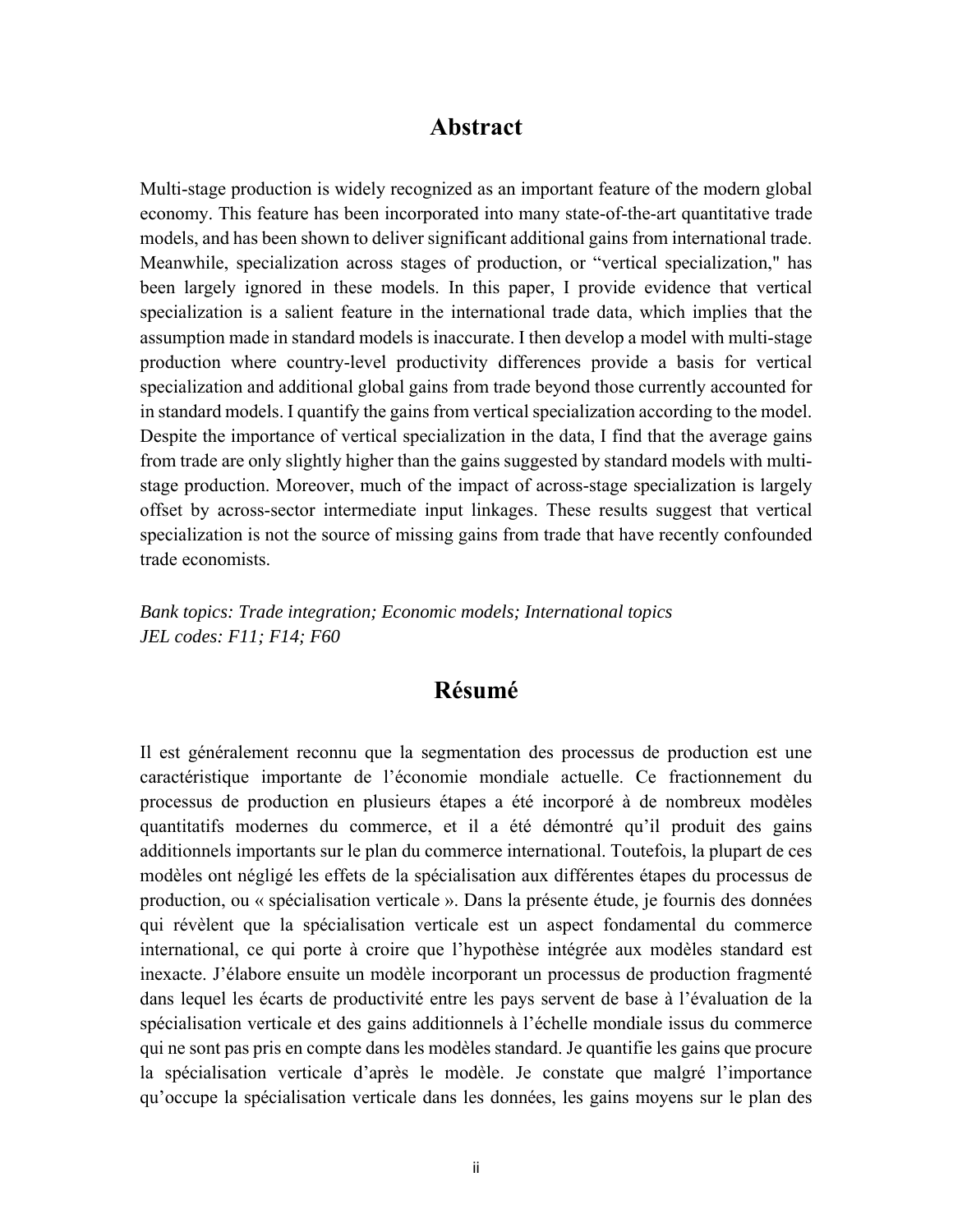échanges sont seulement un peu plus élevés que ce qu'indiquent les modèles standard qui incorporent un processus de production en plusieurs étapes. De plus, une grande part de l'incidence de la spécialisation aux différentes étapes du processus de production est contrebalancée dans une large mesure par les liens intersectoriels relatifs aux intrants intermédiaires. Ces résultats donnent à penser que la spécialisation verticale n'est pas la cause de l'absence de gains découlant des échanges internationaux qui a récemment déconcerté les économistes spécialisés en commerce.

*Sujets : Intégration des échanges ; Modèles économiques ; Questions internationales Codes JEL : F11 ; F14 ; F60*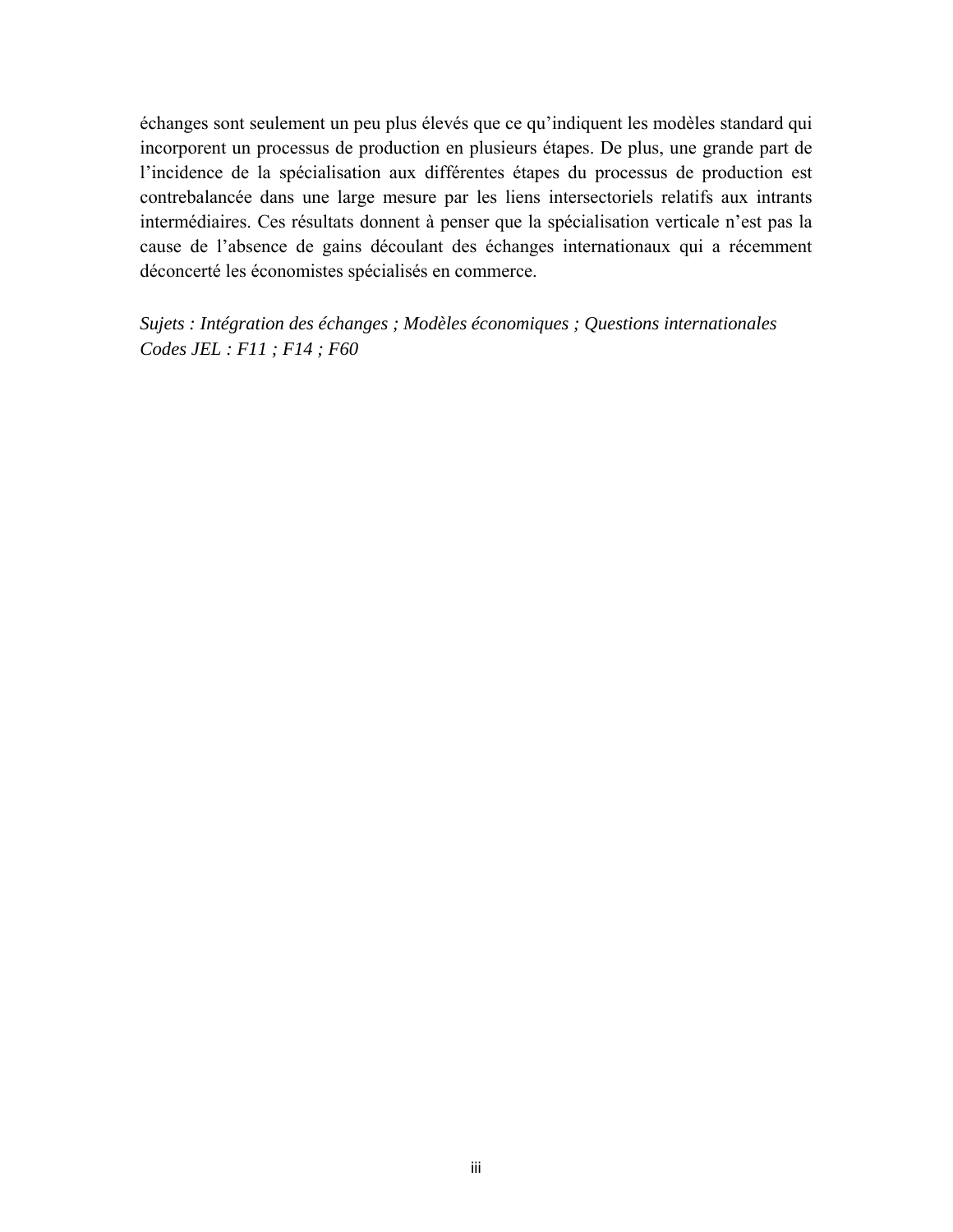#### **Non‐Technical Summary**

Multi-stage production (MSP) is a widely examined feature of the modern global economy. It refers to the way in which more products are generated, with not only value‐added (e.g., labour), but also intermediate products as inputs. These intermediate products are often themselves also produced with other intermediates, giving rise to a sequential chain of production stages.

In this paper, I examine how MSP affects the economic gains from international trade. I first provide empirical evidence that, rather than importing similar shares of intermediate and final products for a given sector, many countries vertically specialize in producing a larger share of one type of product, and import a higher share of the other. This phenomenon has been largely ignored in standard international trade models that incorporate MSP.

I then develop a model where country‐level productivity differences across stages of production provide a basis for gains from trade due to vertical specialization (VS) that are unaccounted for by these standard models. I show that these gains are theoretically uneven along the value chain, and potentially large depending on parameters in the data.

I take the model to a data set that includes 34 countries and 31 sectors. I show that intermediate inputs tend to account for a larger share of total output than value-added for most tradable sectors, which implies that the gains from VS are potentially large for downstream producers that import intermediates and specialize in final assembly, like China and Mexico. These potential gains are, however, largely attenuated as a result of intermediate input linkages across sectors, which dampen the effect of VS on the gains from trade.

In the end, I find that the overall gains from VS are modest for all countries examined. This suggests that VS is not the source of the missing gains from trade that have recently confounded trade economists.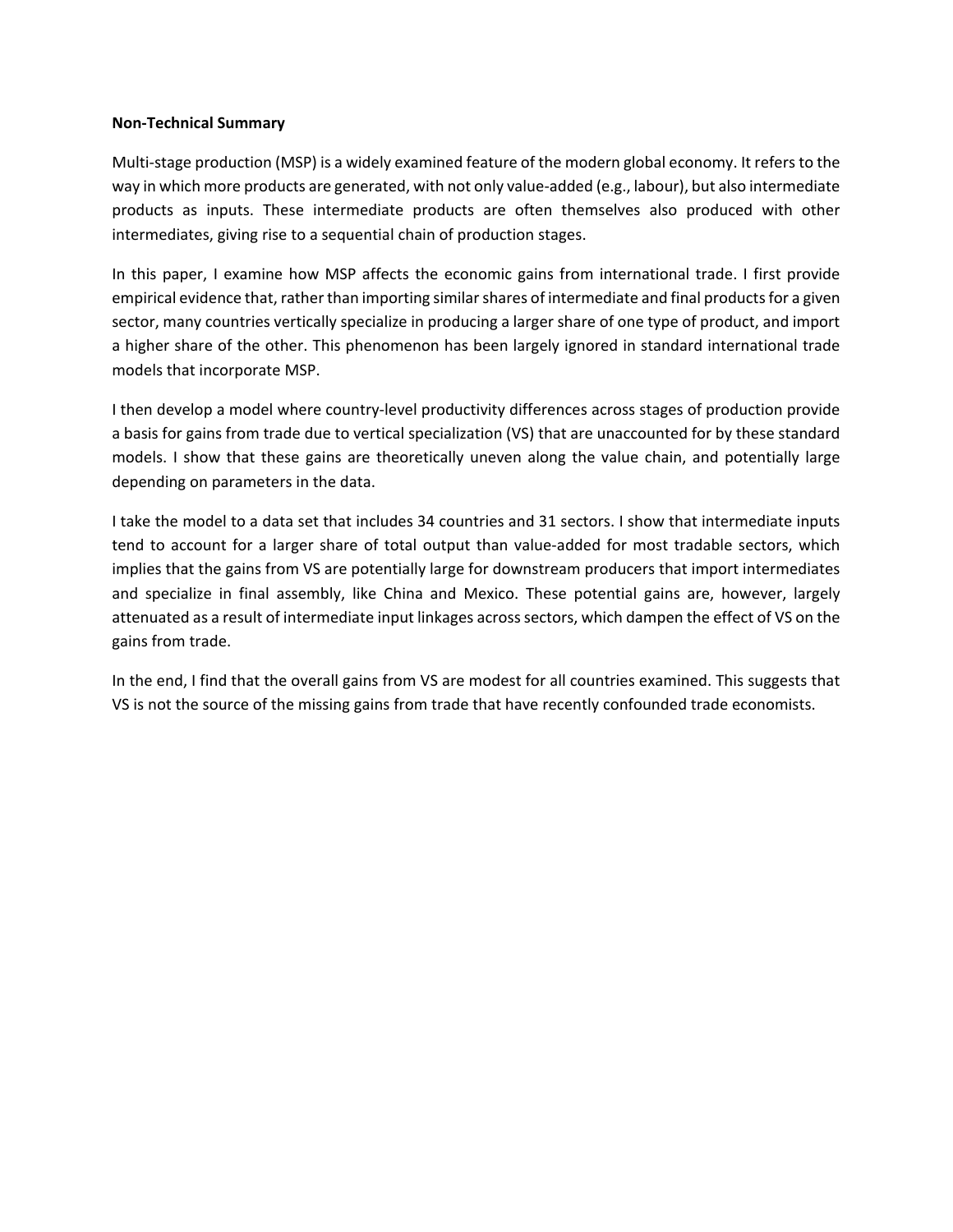# 1 Introduction

The notion of multi-stage production (MSP) has gained wide currency in international trade (Antras and Chor, 2013; Hummels et al., 2001; Yi, 2003, 2010). MSP refers to the sequential manner in which most goods and services are produced, where a given product uses intermediate products as inputs, which are themselves produced with other intermediate inputs, and so forth.<sup>1</sup>

The nature of this production structure has important implications for productivity and the gains from international trade. As has long been acknowledged by trade economists (e.g., Krugman and Venables, 1995), trade in intermediate inputs provides a magnification effect that raises welfare significantly more than trade in final goods alone. This effect is typically captured by assuming a "roundabout" production (RP) structure, which delivers a sizable welfare impact (see Costinot and Rodriguez, 2014).

Although the roundabout assumption is convenient in a number of ways, it abstracts from an additional channel whereby MSP might facilitate gains from trade (GFT), namely, through specialization across production stages or "vertical specialization" (VS). Recently, Melitz and Redding (2014) emphasize the potential importance of VS in the context of an Armington model. They argue that MSP, combined with VS, might be a source for the "missing gains from trade" that have confounded trade economists in recent years (see Arkolakis et al. 2012).

Figure 1 presents a scatter plot of separate home expenditure shares for intermediate and final products across a set of 34 countries and 31 sectors from 2005.<sup>2</sup> According to the standard RP assumption, these shares should be identical across intermediate and final products for a given country-sector pair, which corresponds to the 45-degree line in the figure. The fact that many points in the figure lie off the 45-degree line reveals the importance of VS in the international trade data, and implies that the roundabout assumption is empirically inaccurate.

In this paper, I develop an augmented Eaton and Kortum (2002) model with MSP where technological differences across countries provide a basis for VS and gains from international trade. The model provides similar insights and tractability as Melitz and Redding (2014) while contributing additional richness and comparability with other recent models (e.g., Caliendo and Parro, 2015). I show that, at the country level, the GFT suggested by the model with VS could be higher or lower than the gains suggested by a model that assumes RP, and that these gains are potentially uneven for upstream and downstream producers, depending on parameters in the data.

<sup>&</sup>lt;sup>1</sup>MSP is also commonly referred to as sequential production.

<sup>2</sup>Home consumption share is equal to (1 - import penetration share). These shares are derived based on data from the World Input-Output Database.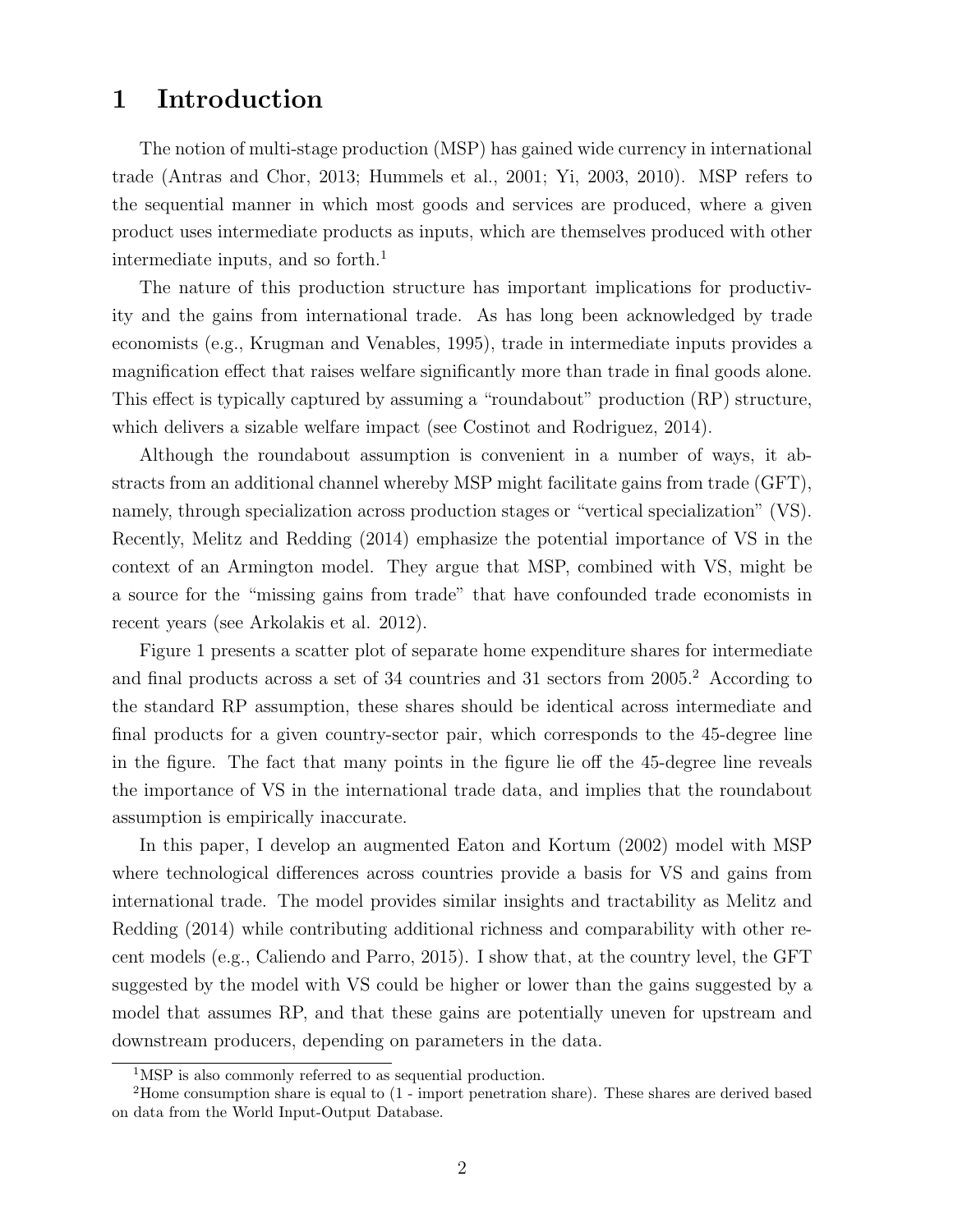I then take the model to cross-country sector-level trade and production data constructed from the World Input-Output Database (WIOD). I find that, although VS is a salient feature in the trade data, the additional welfare gains from VS are very modest for all countries compared with the GFT suggested by the standard models with RP. On average, the additional gains are less than 1% of gross domestic product (GDP).

For some countries, the model without VS actually provides an inflated estimate for the GFT. That is, rather than unveiling the "missing gains from trade," including VS in the model can imply lower GFT compared with standard models that assume RP. These findings suggest that VS, while an important feature of the data, does not provide significant GFT above those suggested by standard models that incorporate MSP.

Overall, the results found here contribute to several strands of literature. The focus on MSP contributes to recent literature that explores the importance of placement on the value chain. This literature is vast, focusing on topics such as the determinants of sequential position (Costinot, Vogel and Wang, 2013; Oberfield, 2014), firm boundaries (Antras, 2003; Antras and Chor, 2013) and magnification of shocks (di Giovanni and Levchenko, 2010; di Giovanni, Levchenko and Mejean, 2014; Jones, 2011).

I find that, for the average sector, there are greater economic gains from being downstream rather than upstream in the trade relationship since imported intermediates provide additional GFT through the input-output (IO) loop. This result is also supported by Melitz and Redding (2014) and Fally and Hilberry (2015). I also find that emerging economies tend to be placed more downstream, which is consistent with findings by Antras et al. (2012) and perhaps reflective of the role that final processing plays in these economies.<sup>3</sup>

Although there are generally greater economic GFT for downstream producers, the opposite is true for some sectors where intermediate inputs are less important than valueadded in production. Moreover, empirically, intermediate input linkages largely attenuate these additional downstream gains. This relates to a strand in the literature that focuses on the importance of cross-sectional input linkages in affecting economic outcomes (Acemoglu et al., 2012, 2015; Caliendo and Parro, 2015).

These results also relate to recent literature that attempts to identify the role of comparative advantage in empirical trade flows (Chor, 2010; Costinot and Donaldson, 2012; Costinot, Donaldson and Kumunjer, 2012). A subset of this literature focuses on quantifying the GFT due to specialization across sectors, finding that these gains are significant (Caliendo and Parro, 2015; French, 2016; Levchenko and Zhang, 2014; Ossa, 2015). I find that across-sector specialization is more important than across-stage

<sup>3</sup>Antras et al. (2012) develop an empirical measure of upstreamness based on sector-level trade data. They find that, controlling for rule of law and private credit market strength, advanced economies are generally positioned more upstream in production.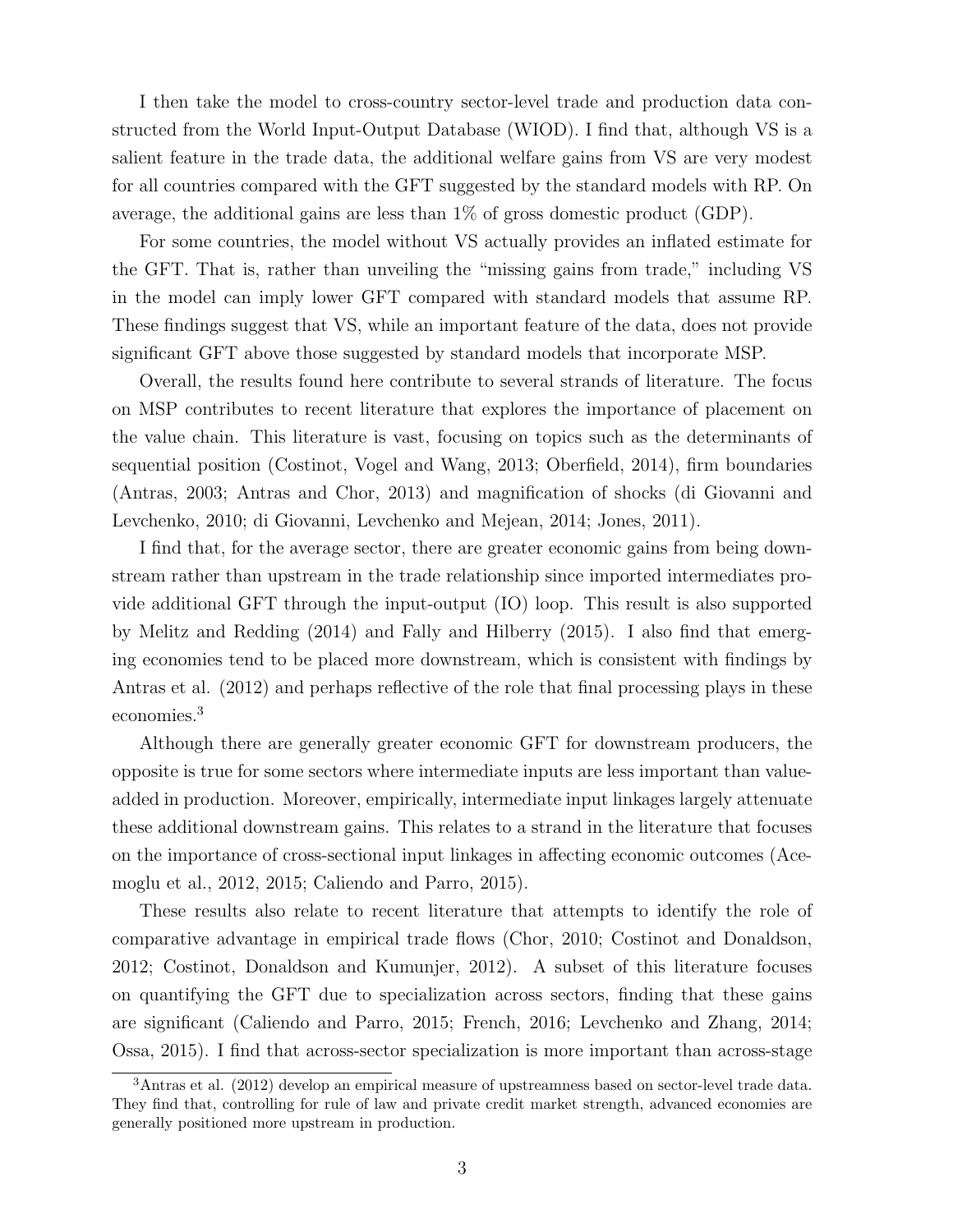specialization in determining the GFT.

The remainder of the paper is organized as follows. In Section 2, I describe the model. In Section 3, I discuss and summarize the data. In Section 4, I discuss the results. In Section 5, I conclude. An appendix follows.

# 2 Model

#### 2.1 Environment

Consider the following Eaton and Kortum (2002) model with N countries, indexed by n, and J sectors, indexed by j. There are two types of goods: intermediate  $(I)$  and final  $(F)$ , indexed by s. Consumers in n have labor endowment  $L_n$ , which is inelastically supplied, and receive labor income at wage  $w_n$ . They derive utility from consuming a final good  $C_{F,n}$  that is equivalent to a Cobb-Douglas composite of non-traded sectoral goods denoted by  $C_n^j$ :

$$
U_n = C_{F,n} = \prod_{j=1}^{J} C_n^{j} \alpha_n^{j},
$$
\n(1)

where  $\sum_{j=1}^{J} \alpha_n^j = 1$ . The budget constraint for consumers in *n* is given by:

$$
\sum_{j=1}^{J} P_{F,n}^j C_n^j = w_n L_n,
$$

where  $P_{F,n}^{j}$  denotes the final good price index in sector j.

The non-traded final good in sector  $j$  in n is produced using a continuum of tradable final products indexed by  $\omega \in [0, 1]$  according to the following constant elasticity of substitution (CES) production technology:

$$
Q_{F,n}^{j} = \left(\int q_{F,n}^{j}(\omega)^{\frac{\sigma-1}{\sigma}} d\omega\right)^{\frac{\sigma}{\sigma-1}},\tag{2}
$$

where  $\sigma > 1$  denotes the elasticity of substitution across products and  $q_{F,n}^j(\omega)$  denotes the quantity demanded of a given tradable final product  $\omega$ . I denote the non-traded final good price index as:

$$
P_{F,n}^j = \left[ \int_0^1 p_{F,n}^j(\omega)^{1-\sigma} d\omega \right]^{\frac{1}{1-\sigma}},
$$

where  $p_{F,n}^j(\omega)$  denotes the price of a given tradable final product  $\omega$ .

Tradable final products are produced with productivity drawn from a country-sector-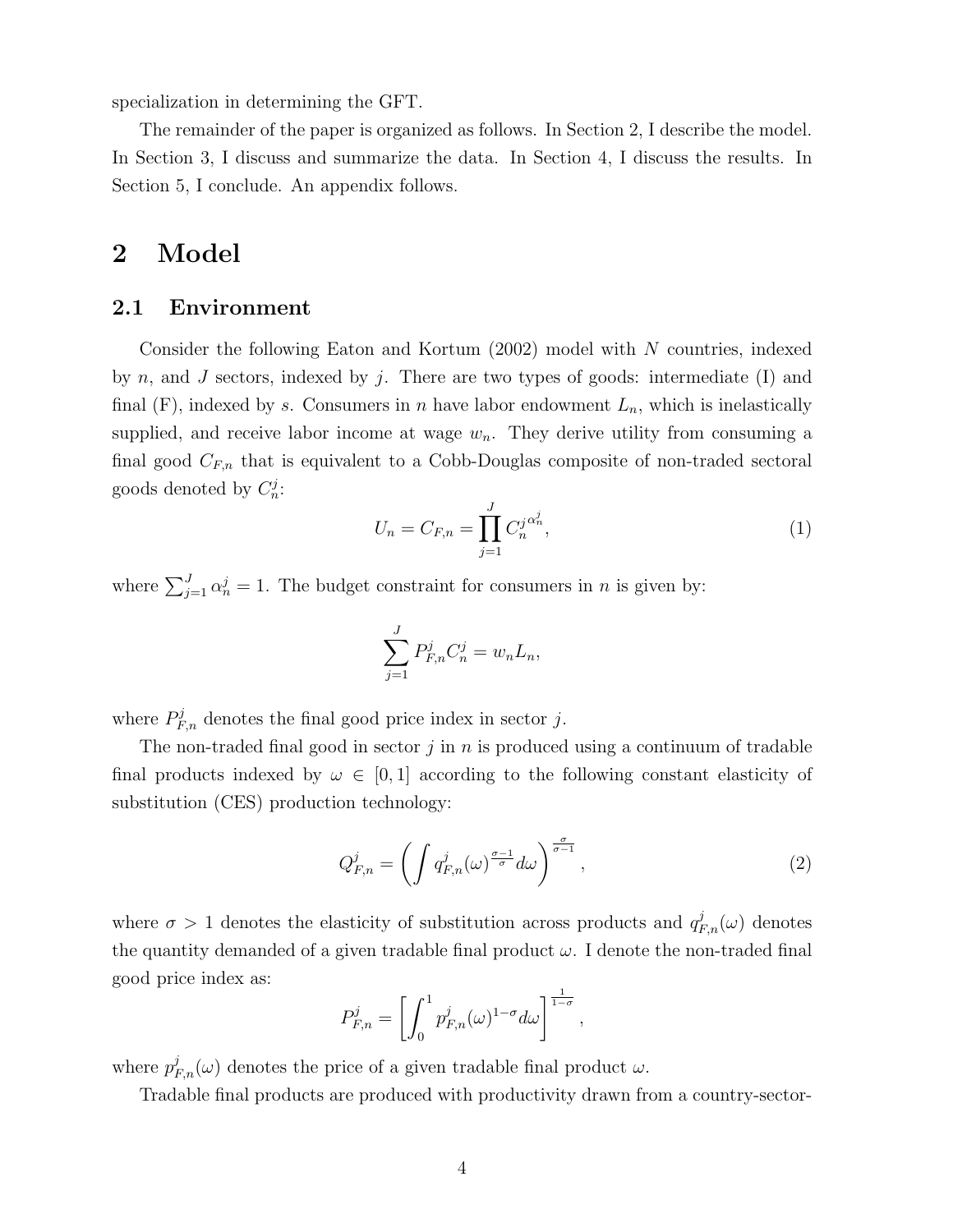specific Fréchet distribution of the following form:

$$
F_{F,n}^{j}(z) = Pr\left(z_{F,n}^{j} < z\right) = exp\left\{-T_{F,n}^{j}z^{-\theta}\right\},\tag{3}
$$

where  $T_{F,n}^{j}$  depicts a parameter of country-sector-level average productivity in final products while  $\theta$  dictates dispersion across productivity draws. The dispersion parameter provides a basis for intra-industry GFT in final products.

These products are produced using productivity  $z_{F,n}^j$ , combined with labor and nontraded intermediate good inputs. Letting  $1 - \beta_n^j$  denote the Cobb-Douglas labor share in production, the final products production technology for  $\omega$  is:

$$
y_{F,n}^j(\omega) = z_{F,n}^j(\omega) \left(l_{F,n}^j(\omega)\right)^{1-\beta_n^j} \prod_{k=1}^J \left(M_{F,n}^{k,j}(\omega)\right)^{\beta_n^{k,j}},
$$

where  $M_{F,n}^{k,j}(\omega)$  denotes the amount of non-traded intermediate good from sector k used in production of product  $\omega$  in sector j,  $\beta_n^{k,j}$  denotes of Cobb-Douglas share of this input, and  $\sum_{k=1}^{J} \beta_n^{k,j} = \beta_n^j$ .

The non-traded intermediate good in each sector is produced according to a similar technology as the non-tradable final good:

$$
Q_{I,n}^{j} = \left(\int q_{I,n}^{j}(\omega)^{\frac{\sigma-1}{\sigma}} d\omega\right)^{\frac{\sigma}{\sigma-1}},\tag{4}
$$

where  $q_{I,n}^{j}(\omega)$  denotes the quantity demanded of a given tradable intermediate product  $\omega$ . I denote the non-tradable intermediate good price index as:

$$
P_{I,n}^j = \left[ \int_0^1 p_{I,n}^j(\omega)^{1-\sigma} d\omega \right]^{\frac{1}{1-\sigma}},
$$

where  $p_{I,n}^j(\omega)$  denotes the price of a given tradable intermediate product  $\omega$ .

Tradable intermediate products are also produced with productivity drawn from a country-sector-specific Fréchet distribution:

$$
F_{I,n}^{j}(z) = Pr\left(z_{I,n}^{j} < z\right) = exp\left\{-T_{I,n}^{j}z^{-\theta}\right\}.\tag{5}
$$

Note that the only manner in which (5) is distinct from (3) comes from the average productivity terms  $T_{F,n}^j$  and  $T_{I,n}^j$ .<sup>4</sup>

<sup>&</sup>lt;sup>4</sup>In fact, this is essentially the only manner in which this model differs from standard Eaton and Kortum models that incorporate MSP (e.g., Caliendo and Parro, 2015). These models typically assume that  $T_{F,n}^j = T_{I,n}^j$  for all n and j, which is consistent with the RP assumption.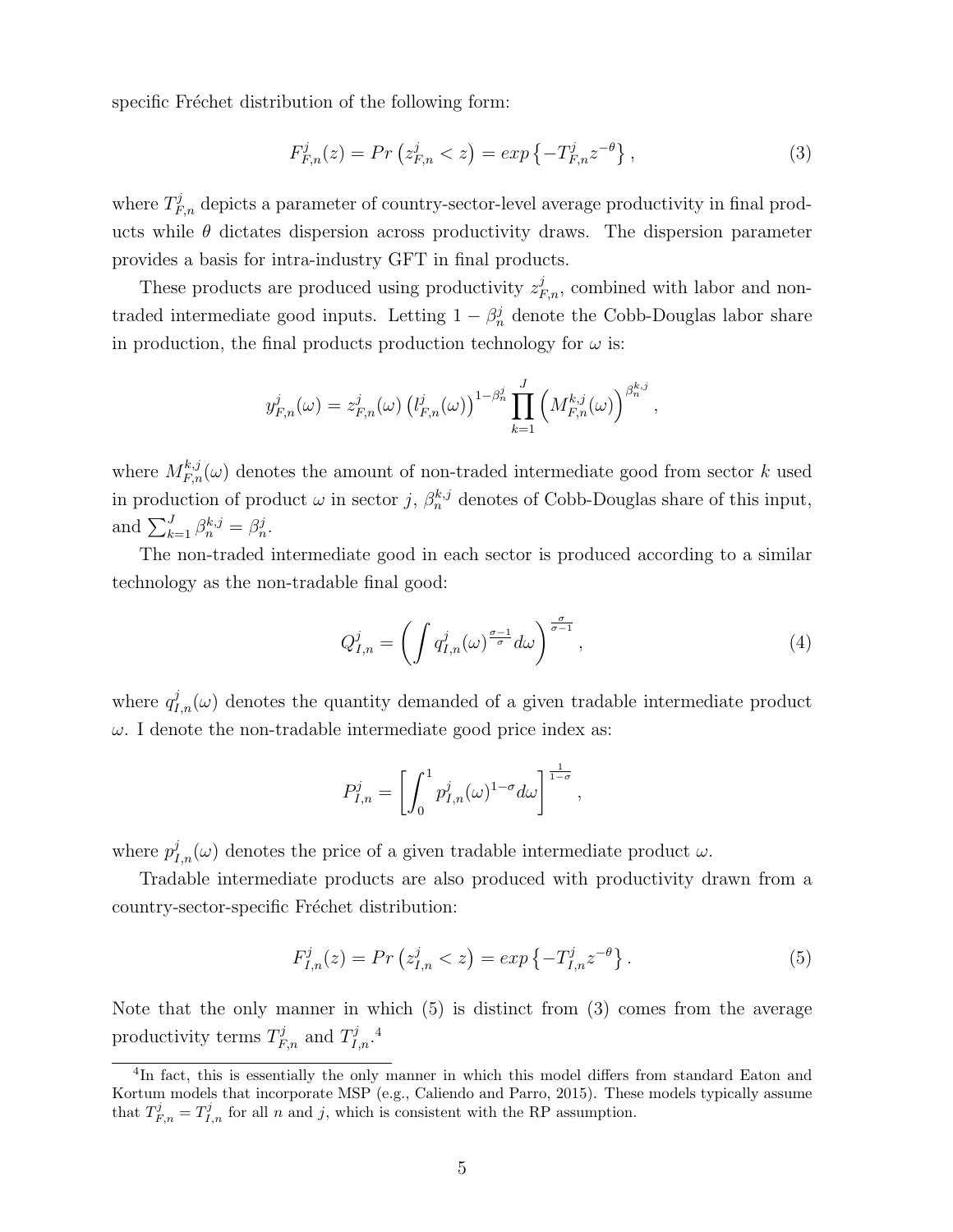Like final products, intermediate products are produced using labor and the nontradable intermediate goods. The intermediate product production technology for  $\omega$  is:

$$
y_{I,n}^j(\omega) = z_{I,n}^j(\omega) \left( l_{I,n}^j(\omega) \right)^{1-\beta_n^j} \prod_{k=1}^J \left( M_{I,n}^{k,j}(\omega) \right)^{\beta_n^{k,j}}.
$$

Given the CES production functions in (2) and (4), the non-traded type s good producer in sector j in n has the following demand for expenditure on tradable type  $s$ product  $\omega$ :

$$
x_{s,n}^j(\omega) = \left[\frac{p_{s,n}^j(\omega)}{P_{s,n}^j}\right]^{1-\sigma} X_{s,n}^j,\tag{6}
$$

where  $X_{s,n}^j$  denotes total expenditure in n on type s products in sector j.

#### 2.2 Prices and Expenditure Shares

Product and factor markets are perfectly competitive. All products sold by producers in country i to country n are subject to an ad valorum bilateral iceberg transportation cost  $\kappa_{s,ni}^j$  where  $\kappa_{s,ni}^j > \kappa_{s,nn}^j = 1$ . Accordingly, producers of type s products in sector j of country  $i$  sell their products in country  $n$  at a price equal to marginal cost:

$$
p_{s,ni}^j(\omega) = \frac{c_i^j \kappa_{s,ni}^j}{z_{s,i}^j(\omega)},
$$

where

$$
c_i^j = \Psi_i^j (w_i)^{1 - \beta_i^j} \prod_{k=1}^J (P_{I,i}^k)^{\beta_i^{k,j}}.
$$
 (7)

denotes the unit cost of production and  $\Psi_i^j$  is a constant.<sup>5</sup>

Let  $\pi_{s,ni}^j$  denote the probability that country i provides the lowest price in country n of a given type s product  $\omega$  in sector j. Under the Fréchet distribution, this is also equivalent to the total share of products exported from  $i$  to  $n$  in sector  $j$  and can be denoted as the following:

$$
\pi_{s,ni}^j = \frac{X_{s,ni}^j}{X_{s,n}^j} = \frac{T_{s,i}^j \left[c_i^j \kappa_{s,ni}^j\right]^{-\theta}}{\phi_{s,n}^j},\tag{8}
$$

where

$$
\phi_{s,n}^j = \sum_{i=1}^N T_{s,i}^j \left[ c_i^j \kappa_{s,ni}^j \right]^{-\theta}.
$$

<sup>5</sup>Specifically,  $\Psi_i = (1 - \beta_i^j)^{\beta_i^j - 1} \prod_{k=1}^J (\beta_i^{k,j})^{-\beta_i^{k,j}}$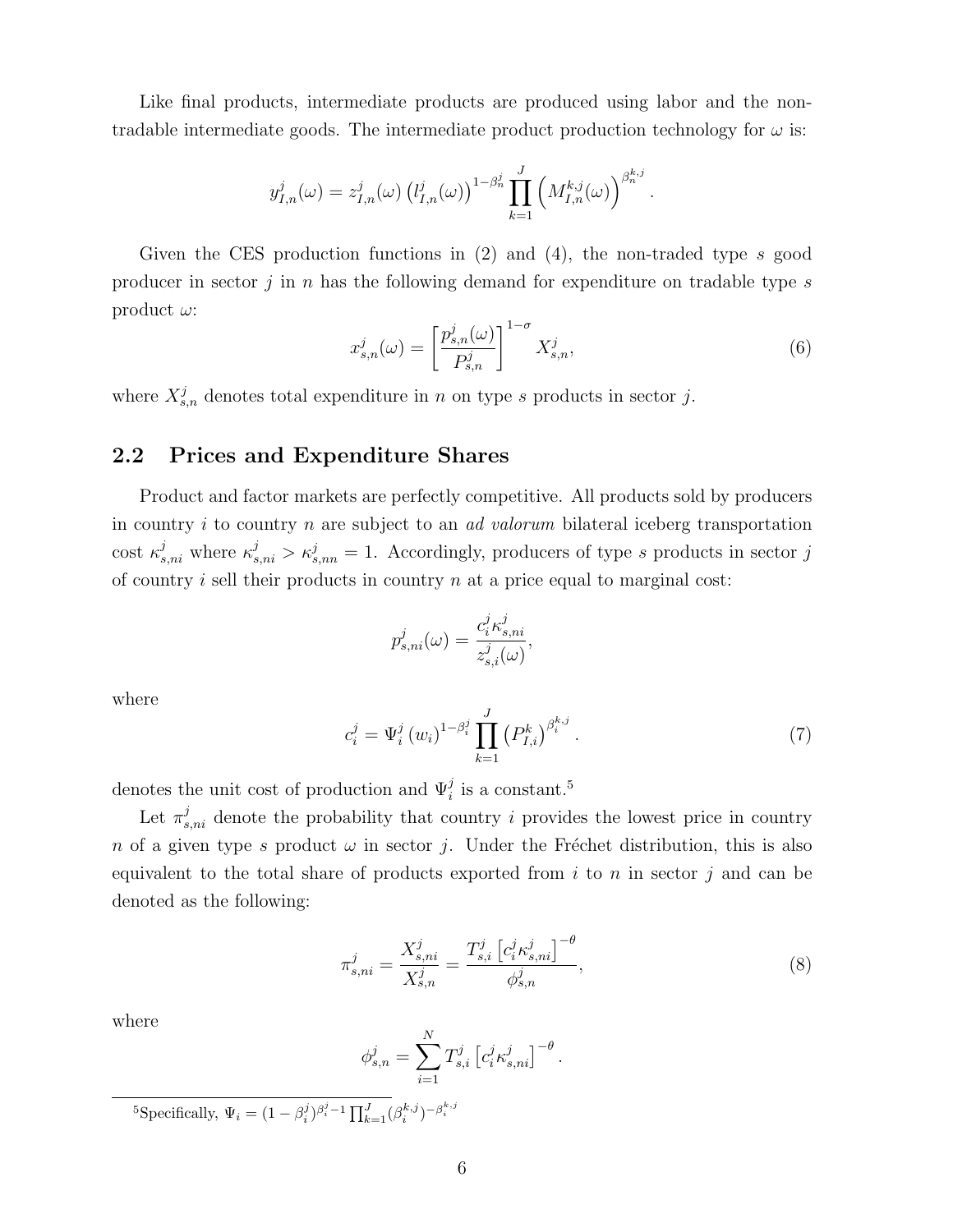That is, for a given good type s in sector j, the share of total spending by n on products from *i* is positively related to the average productivity parameter,  $T_{s,i}^j$ , and negatively related to unit cost of production  $c_i^j$  $s_i^j$  and the trade cost  $\kappa_{s,ni}^j$ . The denominator denotes a multilateral resistance term for total expenditure in  $n$  on type  $s$  goods in sector  $j$ .

We can also simplify the price index equations to the following closed-form solution:

$$
P_{s,n}^j = \gamma [\phi_{s,n}^j]^{\frac{1}{-\theta}},\tag{9}
$$

where  $\gamma = \Gamma\left(\frac{\theta + 1 - \sigma}{\theta}\right)$  $\frac{1-\sigma}{\theta}$   $\frac{1}{1-\sigma}$  is a constant.<sup>6</sup>

Given the utility function in  $(1)$ , the aggregated final good price index in n is the following:

$$
P_n = \prod_{j=1}^J \left( P_{F,n}^j / \alpha_n^j \right)^{\alpha_n^j}.
$$

#### 2.3 Total Expenditures

The production technology for tradable intermediate products yields the following expression for total intermediate products expenditure in  $n$ .

$$
X_{I,n}^j = \sum_{k=1}^J \beta_n^{j,k} \sum_{i=1}^N \left( X_{I,in}^k + X_{F,in}^k \right). \tag{10}
$$

The consumer's utility function yields the following expression for total final goods expenditure in n:

$$
X_{F,n}^j = \alpha_n^j w_n L_n. \tag{11}
$$

Finally, I restrict total trade balance,  $D_n$ , to be equal to zero for all countries. Denoting  $D_n^j = \sum_{i=1}^N X_{ni}^j - \sum_{i=1}^N X_{in}^j$  as country n's total trade surplus in sector j:

$$
D_n = \sum_{j=1}^{J} \left( \sum_{i=1}^{N} X_{ni}^j - \sum_{i=1}^{N} X_{in}^j \right) = 0
$$
 (12)

for all  $n<sup>7</sup>$ 

 ${}^{6}$ See Eaton and Kortum (2002) for the derivation of results (8) and (9).

<sup>7</sup>Other versions of the Eaton and Kortum (2002) model sometimes allow for trade deficits at the country level. This element could easily be included in this model as well. However, for simplicity, I assume that trade is balanced for each country.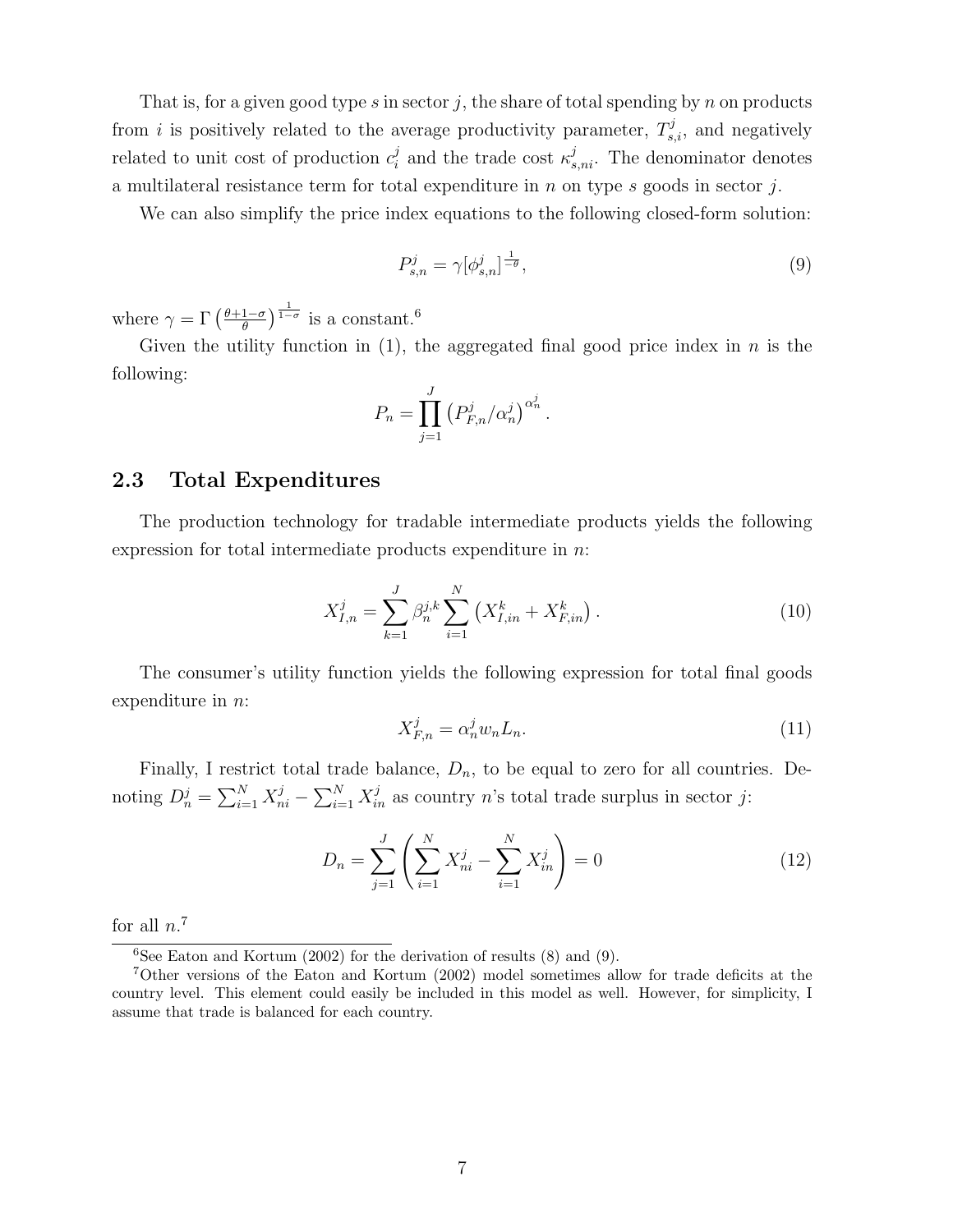#### 2.4 Equilibrium

Following Alvarez and Lucas (2007) and Caliendo and Parro (2015), I define an equilibrium as a set of wages and prices that satisfy  $(7)$ ,  $(8)$ ,  $(9)$ ,  $(10)$ ,  $(11)$ , and  $(12)$  for all  $n, j$  and s.

#### 2.5 Welfare and Gains from Trade

Welfare per capita in n according to this model is equivalent to the following expression for real wage:

$$
W_n = \frac{w_n}{P_{F,n}^C} = \prod_{j=1}^J \left(\frac{\alpha_n^j w_n}{P_{F,n}^j}\right)^{\alpha_n^j}.
$$
 (13)

To represent the gains from international trade, I follow the "exact hat algebra" approach from Dekle, Eaton and Kortum (2007), denoting  $\hat{x} = \hat{x}/x$  as the relative change between some initial value  $x$  and counterfactual value  $\acute{x}$  of a variable due to a counterfactual change in international trade costs. Using this notation, we can produce the following expressions from equations  $(7)$ ,  $(8)$ , and  $(9)$ :

$$
\hat{c}_i^j = (\hat{w}_i)^{1-\beta_i^j} \prod_{k=1}^J \left(\hat{P}_{I,i}^k\right)^{\beta_i^{k,j}},\tag{14}
$$

$$
\hat{\pi}_{s,ni}^j = \frac{\left[\hat{c}_i^j \hat{\kappa}_{s,ni}^j\right]^{-\theta}}{\left[\hat{P}_{s,n}^j\right]^{-\theta}},
$$
\n
$$
\hat{P}_{s,n}^j = \left(\sum_{i=1}^N \pi_{s,ni}^j \left[\hat{c}_i^j \hat{\kappa}_{s,ni}^j\right]^{-\theta}\right)^{\frac{1}{-\theta}}.
$$
\n(15)

To find an expression for the GFT, I first consider the following representation for the relative change in home expenditure share for intermediate products due to a change in trade costs, derived from combining (14) and (15):

$$
\hat{\pi}_{I,nn}^j = \prod_{k=1}^J \left( \frac{\hat{w}_n}{\hat{P}_{I,n}^k} \right)^{\left(I - \beta_n^{k,j}\right)(-\theta)},
$$

where I denotes an indicator function that equals 1 when  $k = j$  and equals 0 when  $k \neq j$ . This expression can be rearranged in terms of real wages and multiplied across j to yield the following:

$$
\prod_{k=1}^{J} \frac{\hat{w}_n}{\hat{P}_{I,n}^k} = \prod_{k,j=1}^{J} \hat{\pi}_{I,nn}^j \overline{\binom{I-\beta_n^{k,j}}{\beta_n^{k,j}}^{\theta}}.
$$
\n(16)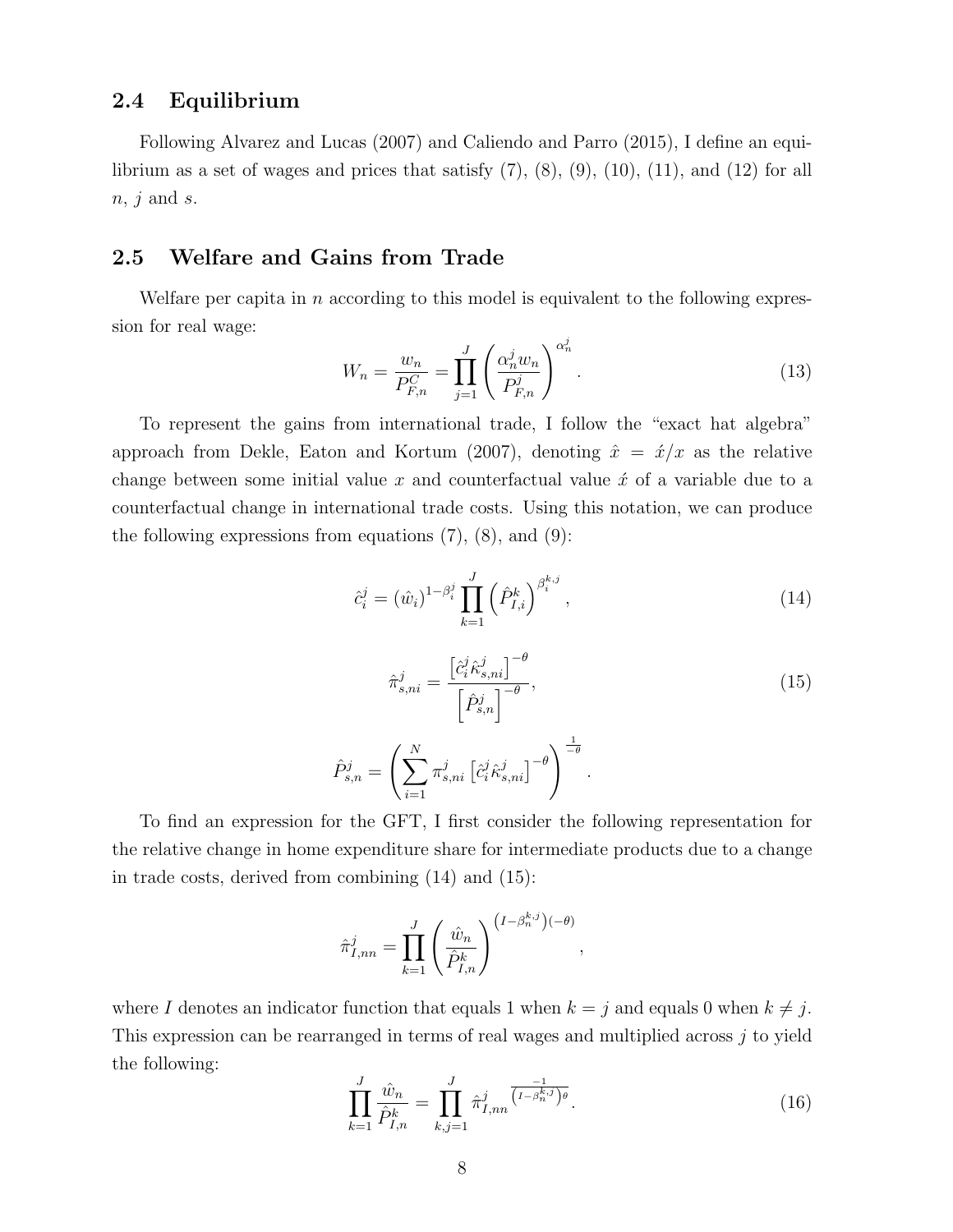Turning now to final products, we can derive the following expression from combining (14) and (15):

$$
\hat{\pi}_{F,nn}^{j} = \left[ \frac{\hat{w}_n}{\hat{P}_{F,n}^{j}} \prod_{k=1}^{J} \left( \frac{\hat{w}_n}{\hat{P}_{I,n}^{k}} \right)^{-\beta_n^{k,j}} \right]^{-\theta}.
$$

This can be rearranged to the following:

$$
\frac{\hat{w}_n}{\hat{P}_{F,n}^j} = \hat{\pi}_{F,nn}^j \stackrel{-1}{\overline{\theta}} \left[ \prod_{k=1}^J \left( \frac{\hat{w}_n}{\hat{P}_{I,n}^k} \right)^{\beta_n^{k,j}} \right].
$$

Substituting the expression from (16) into this expression yields the following:

$$
\frac{\hat{w}_n}{\hat{P}_{F,n}^j} = \hat{\pi}_{F,nn}^j \stackrel{\text{--}1}{\theta} \left[ \prod_{k,j=1}^J \hat{\pi}_{I,nn}^j \overline{\left( I - \beta_n^{k,j} \right)_{\theta}} \right].
$$

Finally, an expression for change in welfare can be found by substituting the expression above into (13):

$$
\hat{W}_n^{VS} = \prod_{j=1}^J \left( \hat{\pi}_{F,nn}^j \frac{-1}{\theta} \left[ \prod_{k,j=1}^J \hat{\pi}_{I,nn}^j \overline{\left( I - \beta_n^{k,j} \right)_{\theta}^{\theta}} \right] \right)^{\alpha_n^j}
$$

The GFT under the current regime can be represented as the change in welfare going from the current regime with observed measures of  $\pi^j_{F,nn}$  and  $\pi^j_{I,nn}$  to a counterfactual regime where trade is fully inhibited so that  $\hat{\pi}_{F,nn}^j = \hat{\pi}_{I,nn}^j = 1$ , which can be represented as the following:

$$
GFT_n^{VS} = \frac{1}{\hat{W}_n^{VS}} - 1 = \prod_{j=1}^J \left( \pi_{F,nn}^j \right)^{-1} \left[ \prod_{k,j=1}^J \pi_{I,nn}^j \overline{\binom{I-\beta_n^{k,j}}{I-\beta_n^{k,j}} \theta} \right] \right)^{\alpha_n^j} - 1. \tag{17}
$$

Models that employ the RP structure, like Caliendo and Parro (2015), assume that  $\hat{\pi}_{F,nn}^j = \hat{\pi}_{I,nn}^j = \hat{\pi}_{nn}^j$  for all n and j, which yields the following more simple expression for the GFT:

$$
GFT_n^{RP} = \prod_{k,j=1}^J \left(\pi_{nn}^j \overline{\binom{I-\beta_n^{k,j}}{}}^{\alpha_n^j} - 1.\right) \tag{18}
$$

In cases where  $\pi_{F,nn}^j = \pi_{I,nn}^j = \pi_{nn}^j$ , equations (17) and (18) are equivalent.

#### 2.5.1 Vertical Specialization: An Illustration with One Sector

To provide an intuitive illustration of the GFT due to VS in this model, I consider a simple case where  $J = 1$ , countries are of equal size, and trade is fully uninhibited so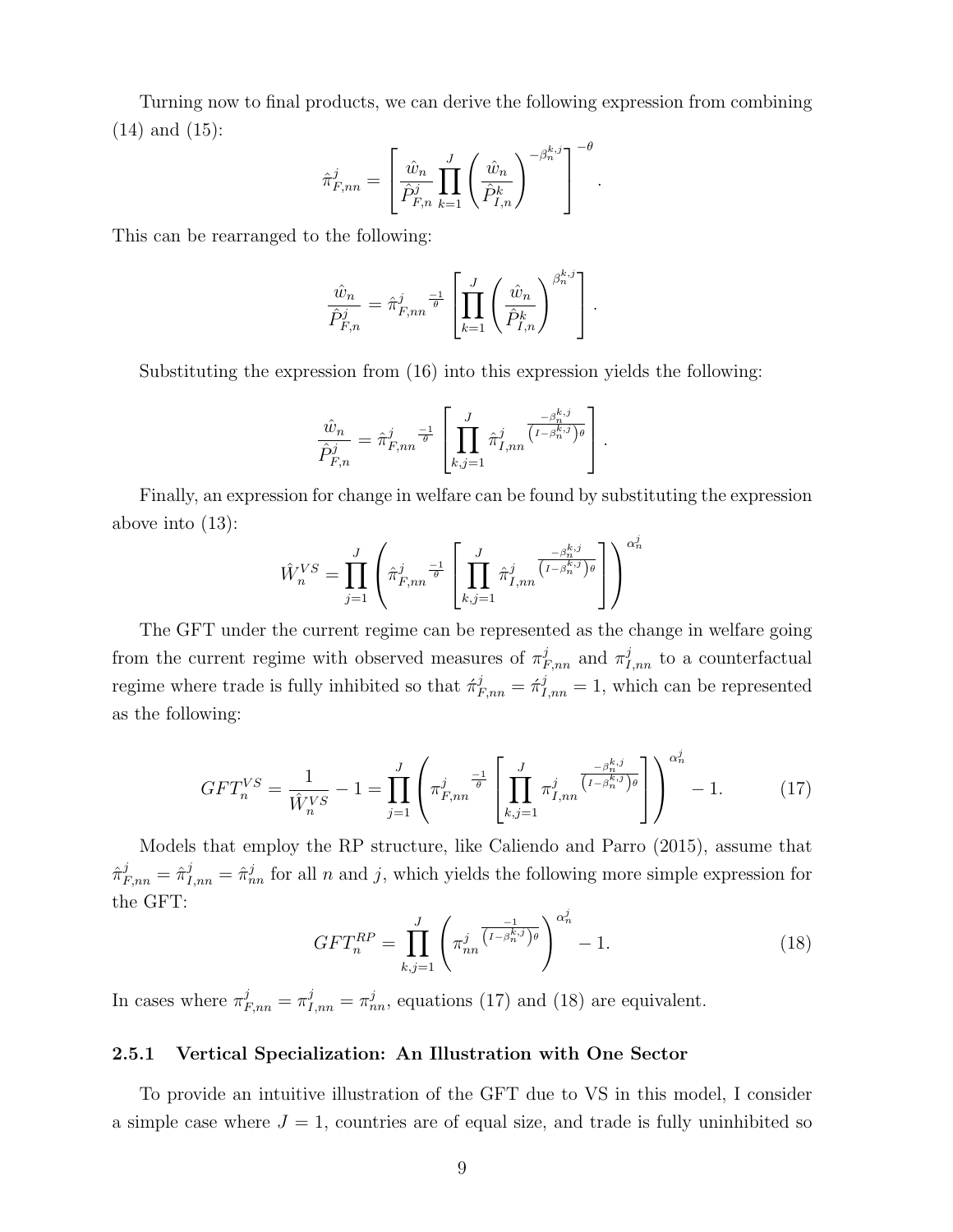that  $\kappa_{s,ni} = 1$  for all n, i and s. From the trade share expression in (8), we can express the home expenditure for final products relative to that for intermediate products as:

$$
\frac{\pi_{F,nn}}{\pi_{I,nn}} = \frac{T_{F,n}}{T_{I,n}} \frac{\phi_{I,n}}{\phi_{F,n}} = \frac{T_{F,n}}{T_{I,n}} \frac{\left(\sum_{i=1}^{N} T_{I,i} [c_i]^{-\theta}\right)}{\left(\sum_{i=1}^{N} T_{F,i} [c_i]^{-\theta}\right)}.
$$
\n(19)

Since the structural difference between this model and the standard model with RP comes entirely from the wedge between  $T_{F,n}$  and  $T_{I,n}$ , this wedge also drives VS in the model (that is, the wedge between  $\pi_{F,nn}$  and  $\pi_{I,nn}$ ). We can conclude the following:

# $\text{Proposition 1:} \begin{array}{ll} \frac{\pi_{F,nn}}{\pi_{I,nn}} \textit{ is increasing in } \frac{T_{F,n}}{T_{I,n}} \end{array}$

This proposition follows from (19), since the influence of  $T_{F,n}$  and  $T_{I,n}$  on the bracketed multilateral resistance terms is of second order compared with the direct impact on the  $T_{F,n}/T_{I,n}$  term. This result is also intuitive. As a country's relative productivity in a given type of product increases, it will rely more on home production for that product, and import a relatively higher share of the other type of product.

Next we consider the impact of changes in  $\pi_{F,nn}/\pi_{I,nn}$  on welfare in this simplified case. According to Proposition 1, this ratio rises as  $\frac{T_{F,n}}{T_{I,n}}$  rises, which represents change in across-stage comparative advantage towards final products. Since there is only one sector, equation (17) simplifies to the following expression for the GFT under VS:

$$
GFT_n^{VS} = \pi_{F,nn}^{\frac{-1}{\theta}} \pi_{I,nn}^{\frac{-\beta_n}{(1-\beta_n)\theta}} - 1.
$$

Meanwhile, equation (18), which represents GFT for country  $n$  in the model with RP and no VS, becomes:

$$
GFT_n^{RP} = \pi_{nn}^{\frac{-1}{(1-\beta_n)\theta}} - 1.
$$

Clearly, GFT according to the equations above depend significantly on the magnitude of the intermediates share in production,  $\beta$ . We will consider three separate cases:  $\beta =$ 0.5,  $\beta$  > 0.5 and  $\beta$  < 0.5. For simplicity of exposition, I will assume that  $\pi_{nn}$  =  $(\pi_{F,nn} + \pi_{I,nn})/2$ .

Proposition 2: When  $\beta = 0.5$  and  $\pi_{nn} = (\pi_{F,nn} + \pi_{I,nn})/2$ , GFT under the VS model are greater or equal to GFT under the RP model for all countries.

This proposition clearly follows from the GFT expressions above. If  $\beta = 0.5$ , then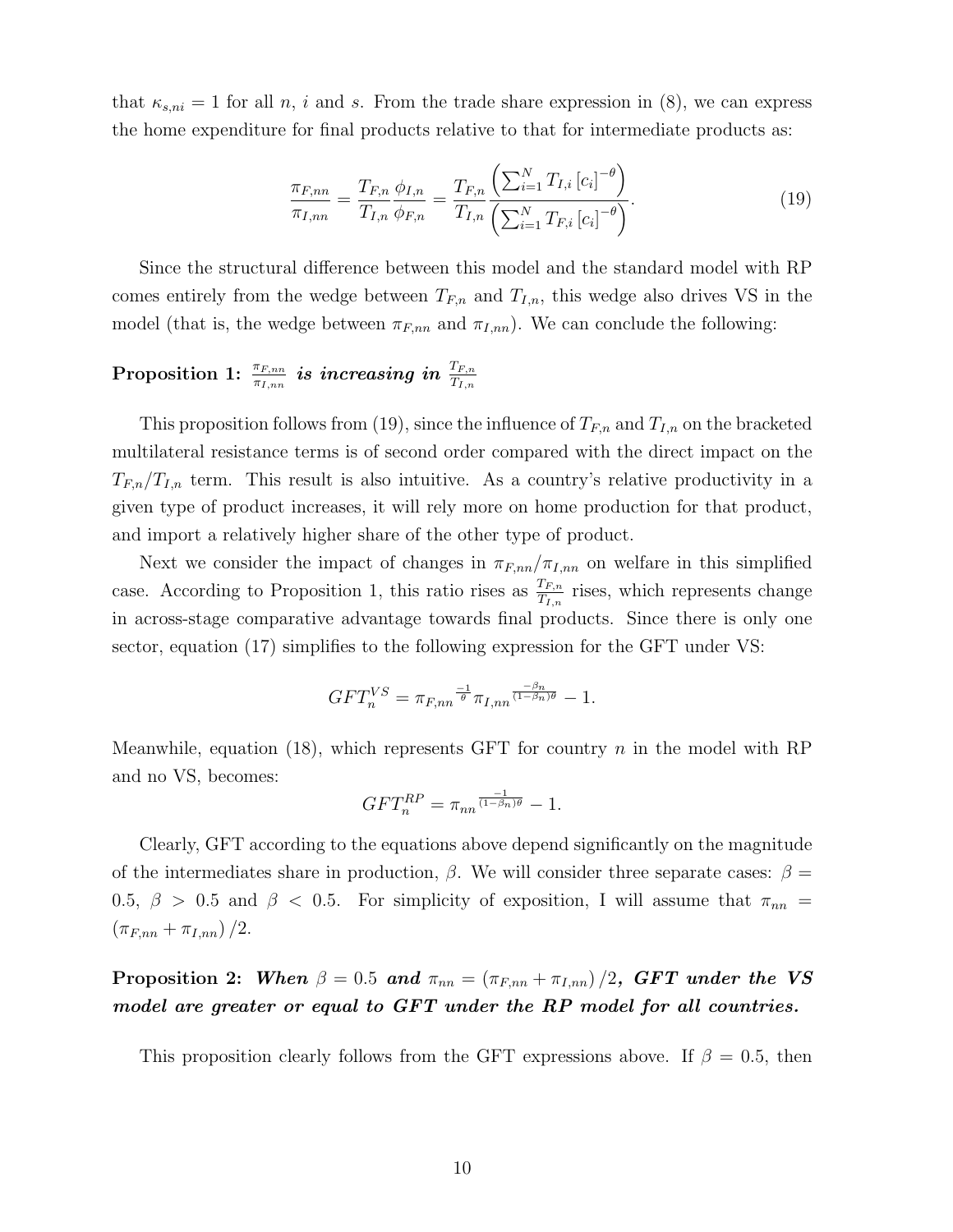these expressions degenerate to the following:

$$
GFT_n^{VS} = \pi_{F,nn}^{\frac{-1}{\theta}} \pi_{I,nn}^{\frac{-1}{\theta}} - 1, \quad GFT_n^{RP} = \pi_{nn}^{\frac{-2}{\theta}} - 1.
$$

Since  $\pi_{nn}$  is equal to the average of  $\pi_{F,nn}$  and  $\pi_{I,nn}$ , Proposition 2 is proven by Jensen's Inequality after taking the logarithm of the expressions above. Figure 2 illustrates this finding, where  $\pi_{F,nn}/\pi_{I,nn}$  is depicted as rising, moving left to right.<sup>8</sup> At the midpoint, where  $\pi_{F,nn}/\pi_{I,nn} = 1$ , GFT are minimized for country *n*. This also represents the GFT according to the RP assumption that ignores differences between  $\pi_{F,nn}$  and  $\pi_{I,nn}$ . Whether country n specializes in final product production, so that  $\pi_{F,nn}/\pi_{I,nn} > 1$ , or specializes in intermediate product production, so that  $\pi_{F,nn}/\pi_{I,nn}$  < 1, GFT rise in a symmetric way relative to the model with RP where  $\pi_{F,nn}/\pi_{I,nn} = 1$ .

This case reflects an important insight that is also provided by Melitz and Redding (2014). As the wedge between  $\pi_{F,nn}$  and  $\pi_{I,nn}$  increases to reflect a stronger pattern of comparative advantage across production stages (see Proposition 1), the GFT rise relative to a model that abstracts from this channel and makes the RP assumption. This illustrates how VS can lead to higher GFT.

We next consider cases where  $\beta \neq 0.5$ .

**Proposition 3:** When  $\beta \neq 0.5$ ,  $\pi_{nn} = (\pi_{F,nn} + \pi_{I,nn})/2$  and  $\pi_{I,nn} + \pi_{F,nn} = 1$ , GFT under the VS model are higher than GFT under the RP model for some countries, and lower for others.<sup>9</sup>

Figure 3 depicts the cases when  $\beta = 0.75$  and  $\beta = 0.25$ , compared with the baseline case where  $\beta = 0.5$ . This again depicts rising  $\pi_{F,nn}/\pi_{I,nn}$  moving left to right. When  $\beta = 0.75$ , so that the intermediates share in production is relatively high, the gains from intermediate products trade are much higher than the gains from final products trade. This is depicted by the green line in the figure, where GFT are higher to the right of the midpoint (where country  $n$  has a comparative advantage in final products) than to the left. In contrast, when  $\beta = 0.25$  so that the intermediates share is very low, the opposite is true and the gains from final products trade are much higher than the gains from intermediate products trade. This is depicted by the red line in the figure, where GFT are higher to the left of the midpoint (where country  $n$  has a comparative advantage in intermediate products) than to the right.

<sup>&</sup>lt;sup>8</sup>Figures 2 and 3 depict GFT where  $\theta = 8.26$  as in Eaton and Kortum (2002).

<sup>&</sup>lt;sup>9</sup>When  $\beta = 0.5$ ,  $\pi_{I,nn} + \pi_{F,nn} = 1$  is a result from the model since wages are equal across countries. When  $\beta \neq 0.5$ , this is no longer necessarily the case. Meanwhile, the GFT expressions are correct, and hence the results in Section 4 hold, regardless of whether we impose the assumptions that  $\pi_{nn}$  $(\pi_{F,nn} + \pi_{I,nn})/2$  and  $\pi_{I,nn} + \pi_{F,nn} = 1$ .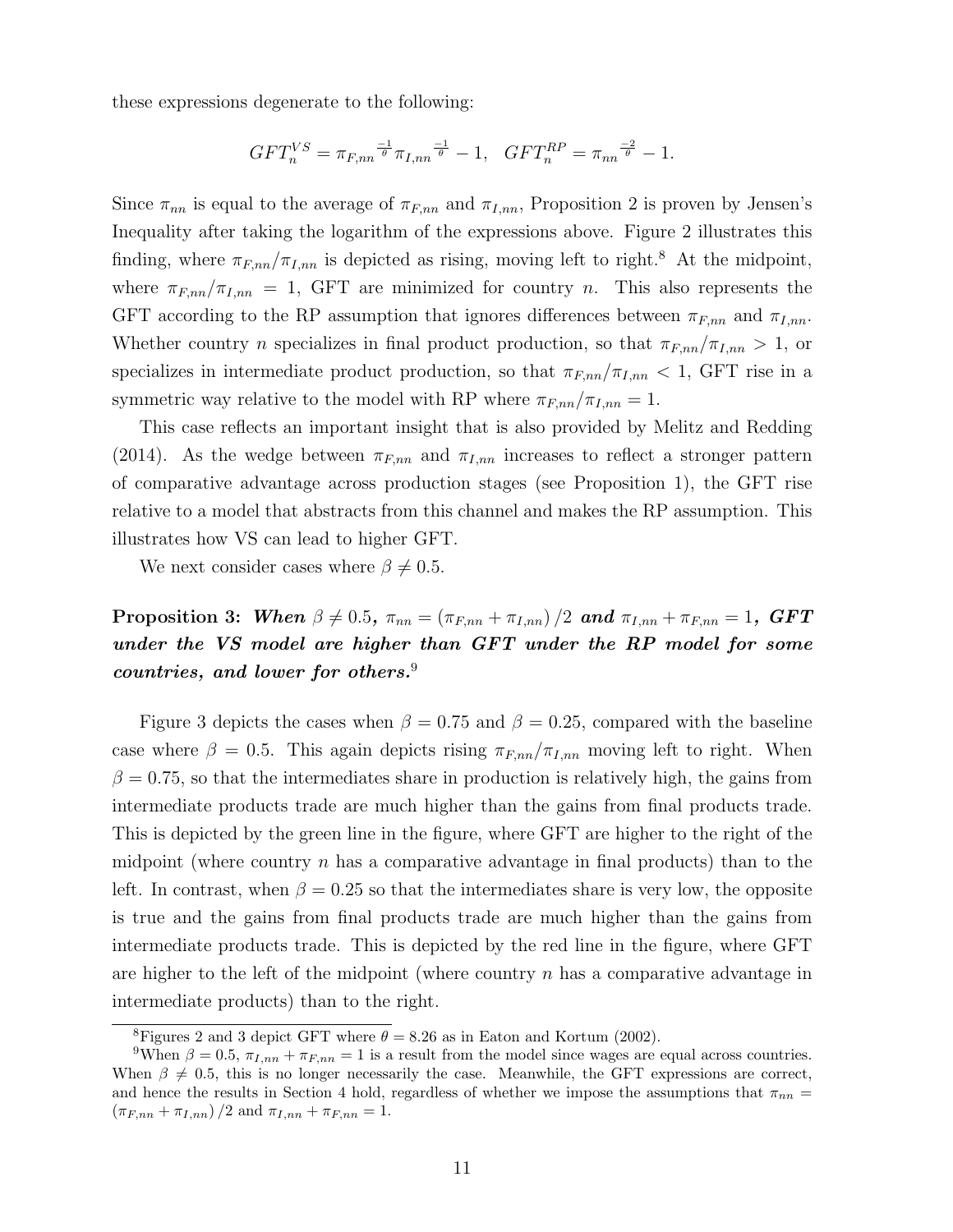These cases reflect an interesting tension in this model. On the one hand, MSP implies an infinite number of intermediate stages and, hence, the GFT in intermediates are potentially very large. On the other hand, the benefits of trade in intermediates are discounted significantly if the intermediates share in production,  $\beta$ , is low. Both of these factors are somewhat captured in standard models with MSP that assume RP, although the inequality in GFT across countries due to VS is not captured.<sup>10</sup>

Returning to the example in Figure 3, it can be generally stated that, when  $\beta > 0.5$ , the minimum point of GFT for  $n$  is to the left of the midpoint and the maximum point is to the right of the midpoint. That is, the RP formula *overstates* the GFT for  $n$  if  $\pi_{F,nn} < \pi_{I,nn}$  and understates the GFT if  $\pi_{F,nn} > \pi_{I,nn}$ . When  $\beta < 0.5$ , the opposite is true, as the minimum point of GFT for  $n$  is to the right of the midpoint and the maximum point is to the left of the midpoint. In that case, the RP formula *understates* the GFT for n if  $\pi_{F,nn} < \pi_{I,nn}$  and *overstates* the GFT if  $\pi_{F,nn} > \pi_{I,nn}$ .

In the end, determining whether the GFT are higher in the VS model relative to the RP model depends on parameters in the data. Moreover, matching the model to data requires moving from a stylized one-sector model to a model with many sectors, which introduces intermediate input linkages across sectors. Although the wedge between  $\pi_{F,nn}$ and  $\pi_{I,nn}$  might be large or small for a given country-sector pair, intermediate linkages across sectors could significantly change this, which will have consequences for the GFT due to VS.

In the next section, I discuss the data and summarize the parameter inputs for equations (17) and (18).

## 3 Data

#### 3.1 Data Construction

The main data source for this exercise is the WIOD, which provides an integrated global IO matrix composed of 40 countries (in addition to one "rest-of-world" country) and 35 sectors from 1995 to  $2011$ .<sup>11</sup> In this analysis, I focus on 34 countries (which includes a "rest-of-world" country) and 31 sectors (15 goods-based and 16 service-based), as consistent with Costinot and Rodriguez-Clare (2014) who use the same database.<sup>12</sup> A

<sup>&</sup>lt;sup>10</sup>Melitz and Redding (2014) emphasize the importance of the first channel in potentially generating very large GFT, but do not focus on the role that  $\beta$  has in governing the size and distribution of GFT across countries.

<sup>11</sup>Sectors in the WIOD correspond to two-digit International Standard Industrial Classification (ISIC) Revision 2 groups.

<sup>&</sup>lt;sup>12</sup>Costinot and Rodriguez (2014) do not explicitly state why they do not use all 40 countries and 35 sectors. However, upon observation is it clear that the disregarded countries and sectors often have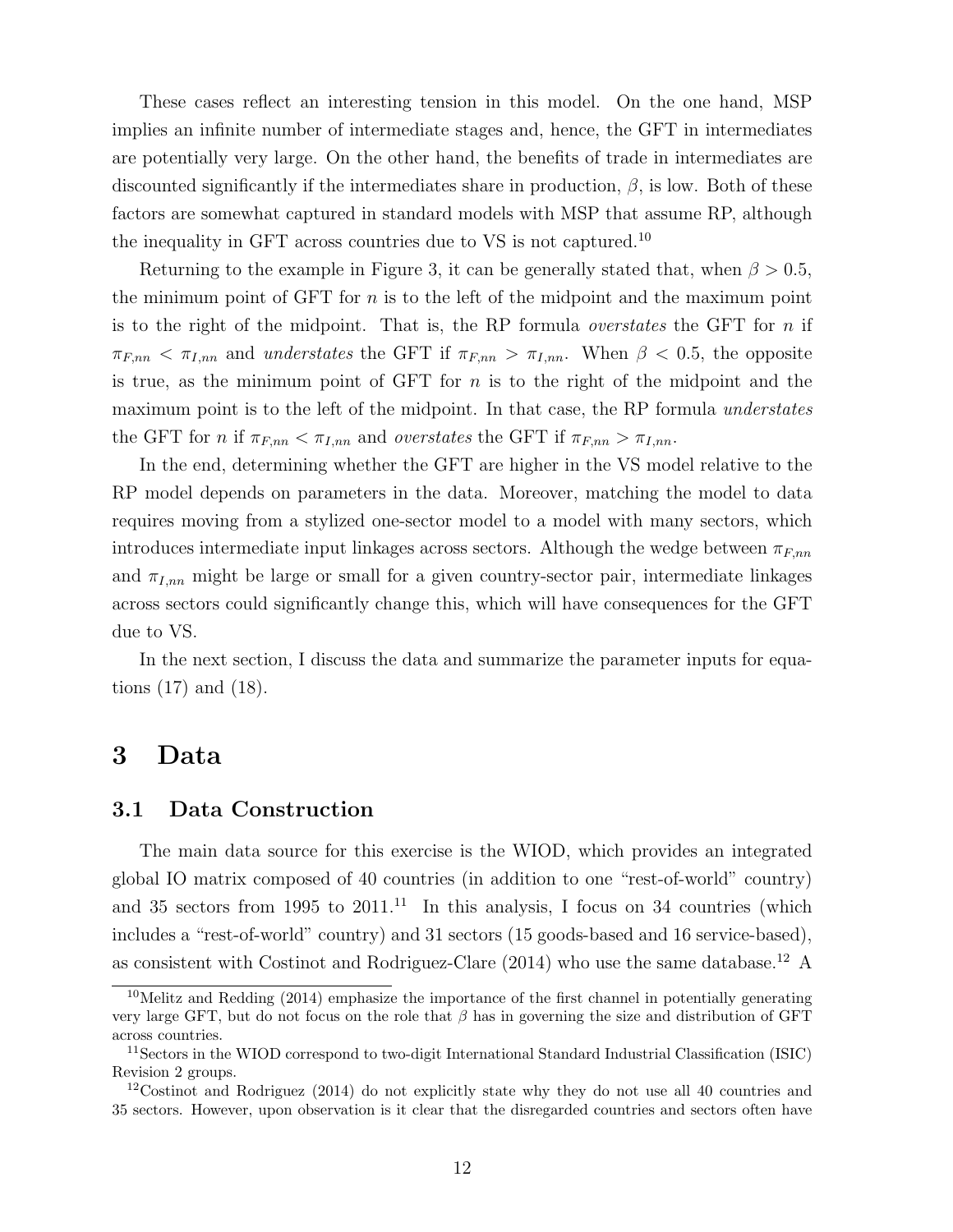list of these countries and sectors is reported in Tables 4 and 3 respectively.

For each country, the global IO matrix includes one home and 33 bilateral IO matrices, one for each of the 33 trade partners. These bilateral IO matrices are built by combining product-level bilateral international trade data with product-by-sector national supply and use tables (SUT) for each country. The trade data are initially classified at the HS6 product level from UN Comtrade; from there, each product is assigned to a specific "use" category (intermediate, final or capital) based on the UN Broad Economic Categories (BEC) classification;<sup>13</sup> then, these traded products are aggregated up to classification of product by category (CPA) groups (of which there are 59 in the WIOD) to construct country-level bilateral expenditure shares of intermediate, final and capital products imports by CPA product group; these shares are then combined with national SUTs to produce international SUTs, from which the global IO matrix is constructed.<sup>14</sup>

This construction procedure is crucially different from the standard approach taken for constructing imported IO matrices, based on the import proportionality assumption. The import proportionality assumption takes as given that domestically produced and imported products are treated equally across the economy. As a result, the shares of imported intermediate and final products for a given CPA product group are assumed to be equal.<sup>15</sup> This assumption, while convenient and sometimes necessary because of data limitations, is clearly violated empirically for many product groups.<sup>16</sup> Moreover, such an assumption makes it impossible to identify VS. For these reasons, it is important to choose data that are constructed without assuming import proportionality across intermediate and final stages for this exercise.

Rather than directly using the global IO table provided by the WIOD, I derive import shares based on a separate global IO table constructed from the international SUTs provided by the WIOD website. This alternative approach is necessary in order to capture the share of imported *products* according to the spirit of the model.<sup>17</sup>

missing data.

<sup>&</sup>lt;sup>13</sup>The HS6 classification includes over 5000 products, many of which correspond to a unique "use" category. In some cases, however, a given product is assigned to more than one group. In these cases, use shares are assigned.

<sup>14</sup>See Dietzenbacher et al. (2013) for more details about how the WIOD is constructed.

<sup>&</sup>lt;sup>15</sup>Examples of projects that assume import proportionality include the Organisation for Economic Co-operation and Development (OECD) and Global Trade Analysis Project (GTAP). The WIOD does make a proportionality assumption *within* intermediate, final and capital products so that, for example, the share of total metal ore intermediate products that are used by the Machinery not elsewhere classified (NEC) sector is assumed to be the same for domestic- and foreign-produced basic metals.

<sup>16</sup>See Dietzenbacher et al. (2013) for examples.

<sup>&</sup>lt;sup>17</sup>To understand why this adjustment is necessary, consider the example of the Australian Construction sector. The value of imported intermediate products supplied to that country by the Construction sector can be easily calculated from the WIOD global IO table by taking the total value of intermediate products supplied from this sector (and destined for Australia) net of products supplied by the domestic sector. However, this measure does not necessarily correspond to a consistent measure of products since the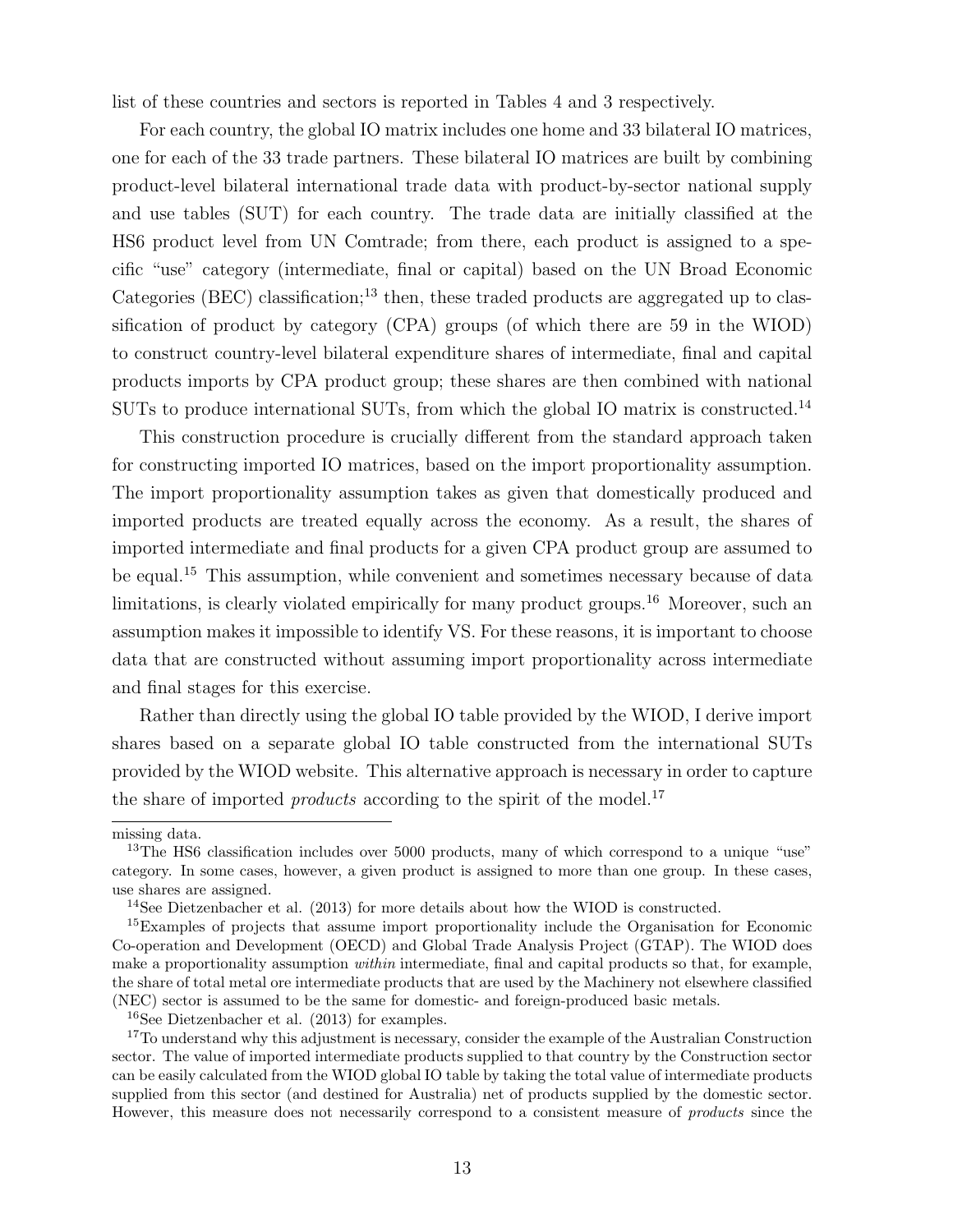The constructed WIOD data provide enough detail to derive five out of the six variables needed to compute country-level welfare according to equations (17) and (18). For measures of consumption shares  $\alpha_n^j$  at the country-sector level, I use the sectoral sum of spending on final products, divided by this sum for all sectors in  $n$ . For sectoral shares of intermediate inputs used in production  $\beta_n^j$  and sector-by-sector intermediate inputs used in production  $\beta_n^{k,j}$  for each producing country, I use the value of intermediate inputs used by a sector j from sector k in n, divided by the total output from sector j in n. Finally, total home expenditure shares  $\pi_{s,nn}^j$  are derived by taking the sum of total spending minus imports, divided by total spending, for a given country-sector-type pair njs.

For values of the sectoral dispersion parameters  $\theta$ , I assume common values of  $\theta = 4.55$ across sectors based on the aggregate estimate derived from Caliendo and Parro (2015). Caliendo and Parro derive estimates for  $\theta$  according to an Eaton and Kortum (2002) model, using tariff data from 1989-1995 across 15 countries (estimates are reported in Table 2).<sup>18</sup> Although the authors also estimate  $\theta^j$  by sector, I assume common values of  $\theta$  across sectors for the baseline analysis to focus on the impact of VS rather than the impact of cross-sectoral variation in  $\theta^{j}$ .<sup>19</sup>

#### 3.2 Data Features

Figure 1 provides a depiction of the correlation between derived home expenditure shares for intermediate  $\pi^j_{I,nn}$  and final  $\pi^j_{F,nn}$  products for each country-sector pair (among 34 countries and 31 sectors) for 2005.<sup>20</sup> As discussed in the introduction, the standard model that uses the RP assumption (e.g., Caliendo and Parro, 2015) assumes that these

product mix for a given sector differs across countries. For example, the product mix of the Australian Construction sector (which is reported by the WIOD in the Australian national SUT) is different from that of the same sector in Canada. As a result, a different set of products might be exported from the Canadian Construction sector than those produced by the Australian sector and, hence, the value of imports for a given product group cannot be derived from the WIOD global IO tables directly. Instead, I construct an alternative global IO table from the WIOD international SUTs, which reports bilateral imports according to the product mix produced by the domestic industry for each country. From this, bilateral shares of intermediate and final products can be calculated at the sector level based on a common set of products across countries, and home expenditure shares can be constructed.

<sup>&</sup>lt;sup>18</sup>Caliendo and Parro (2015) develop a model that employs the RP assumption. This assumption does not theoretically affect estimates of  $\theta^j$ , so using their estimates to derive GFT based on equation (17) is a valid approach.

<sup>&</sup>lt;sup>19</sup>As a robustness exercise, I also calculated results for GFT where  $\theta^j$  varies across sectors according to sectoral estimates from Caliendo and Parro (2015). These results are reported in Table 6 in the Appendix, based on values for  $\theta^j$  reported in Table 2.

<sup>&</sup>lt;sup>20</sup>Although the data span 1995-2011, I focus this analysis on 2005 data to capture a period that was both i) when VS was near its peak globally and ii) outside any interference from the 2008 global financial crisis. I also examined other years during this period, finding that the results provided throughout this analysis are essentially robust from 1995 to 2011.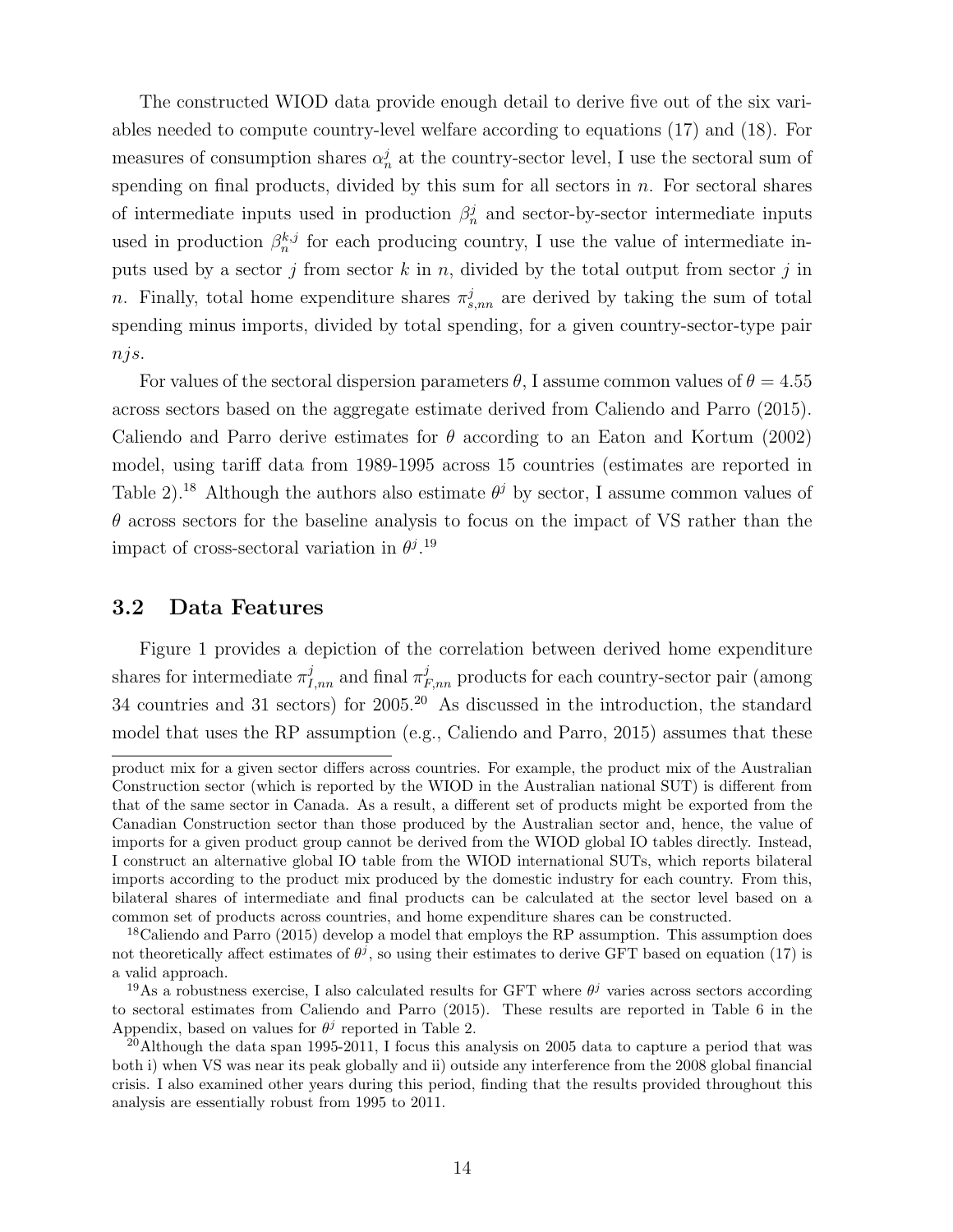shares are equal, which corresponds to the 45-degree line in this figure. The scatter plot indicates that this assumption is clearly violated in the WIOD data, as there are many points that lie off the 45-degree line, indicating VS. This shows that there is a clear reason to be skeptical of the accuracy of the RP assumption based on these data.

Table 1 provides summary statistics for the variables  $\alpha_n^j$ ,  $\pi_{nn}^j$ ,  $\pi_{1,nn}^j$  and  $\pi_{F,nn}^j$  and  $\beta_n^j$ for 2005. This table includes data from all 34 countries, and summarizes values both for all 31 sectors and for the 15 tradable non-service sectors (T) only. As the table indicates, the average overall share of intermediates used in production is approximately 0.53; for tradable products, this share is higher, at 0.63. The average country also imports a slightly higher share of intermediate than final products, indicated by the fact that average  $\pi_{I,nn}^{j}$  is lower than average  $\pi_{F,nn}^{j}$  both for all sectors and tradable sectors only.

Values in Table 1 are, however, misleading in that summary statistics mask much of the heterogeneity in VS observed across countries and sectors in Figure 1. The extent to which this heterogeneity has a significant impact on GFT depends on whether this pattern is heterogeneous within or across countries. Intuitively, if most countries tend to vary from upstream to downstream producers depending on the sector, then the impact of VS on GFT could tend to even out at the country level. On the other hand, if some countries tend to specialize in upstream or downstream production for all industries, then the impact on GFT could be substantial, and substantially different across countries. In addition, if some sectors have a particularly dramatic pattern of VS, and these same sectors tend to have higher consumption shares, then the impact of VS on GFT will be all the more significant.

To provide an indication of cross-sector heterogeneity, Table 3 displays a  $count_n$  variable that depicts, for each sector, the number of countries (out of 34) that are specialized in the final stage of production. In other words, this variable provides a sense of whether VS is driven by technological factors that vary across countries, or factors that tend to be similar across countries for a given sector. From column 5, it is clear that many sectors feature a similar pattern across countries. For service-based sectors, nearly all countries import a higher share of intermediate than final products, and are hence downstream in the production process.<sup>21</sup> This is also the case for more resource-based sectors like Mining and Quarrying and Basic Metals. This is not surprising, since intermediate products in these sectors tend to be geographically clustered, and need to be heavily imported by most countries.

Meanwhile, there are several manufacturing sectors that feature  $count_n$  close to 17, which indicates that the split between upstreamness and downstreamness is even across

 $21$ Note that service sectors are largely non-traded, as indicated by home expenditure shares that are close to one for both intermediate and final products in most cases.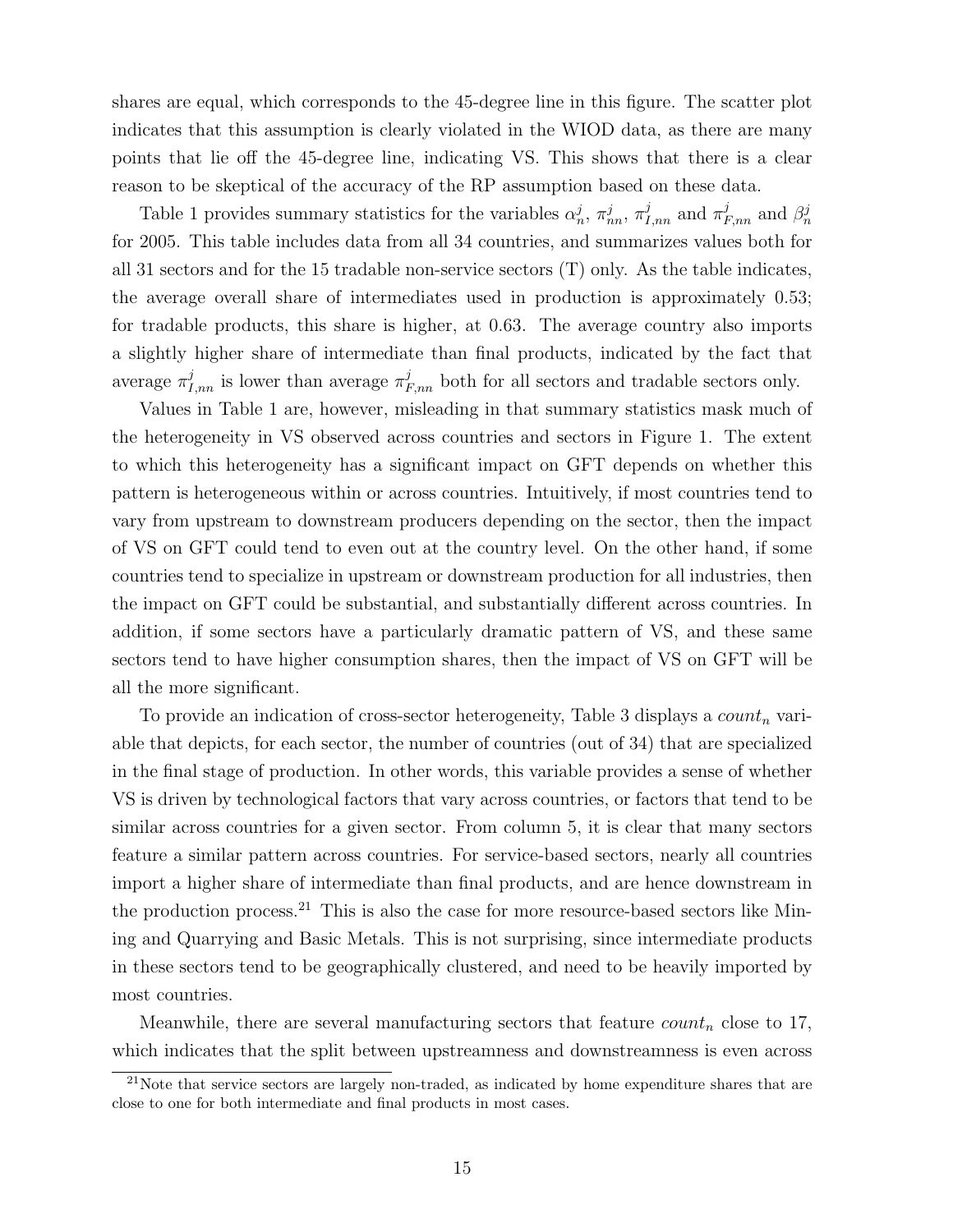countries. This identifies cases where VS due to cross-country differences is an important feature of international trade and includes sectors that are typically associated with VS, such as Electrical and Optical Equipment, and Transport. The extent to which this pattern affects GFT depends on how this pattern is reflected at the country level.

To provide an indication of cross-country heterogeneity, Table 3 provides a  $count_i$ variable that indicates, for each country, the number of goods sectors (out of 15) in which that country specialized in the final stage of production. Korea is an outlier in that it is specialized in intermediate inputs production in more sectors than any other country, indicating this country's role as an upstream supplier in Asian global value chains (GVCs). The United States is also relatively specialized in intermediate inputs, indicating its upstream role in North American GVCs. At the other extreme, Mexico specializes in the final stage of production for all tradable sectors. This indicates Mexico's role as a final assembly hub for North American GVCs. Meanwhile, the majority of countries have  $count_i$  values lying between 6 and 10, which indicates that countries are diversified across sectors and hence the impact of VS on country-level GFT could be moderate in most cases.

A final factor that could have an important influence here is intermediate input linkages across sectors. As discussed in Section 2, intermediate linkages could increase or decrease the impact of VS on GFT depending on the patterns that come out in the data. For example, if input linkages show that intermediates from sectors with higher import penetration are used by sectors with lower intermediate input shares (e.g., service-based sectors), then the impact of VS on GFT could be lower once linkages are included in the analysis.

In the next section, I quantify the overall impact of all these factors on GFT.

#### 4 Results

In the following section, I report results from two different model settings. In the first, I consider GFT according to the VS and RP models in a setting with multiple sectors but no intermediate input linkages across sectors. This setting is useful for illustrative purposes and provides intuition that is closely aligned with the illustration described in Section 2.5.1. Based on this exercise, I find that VS generates GFT that are substantially different from the gains implied by an RP model for some countries. Among these countries, several emerging economies that tend to specialize in final production benefit more, while countries that specialize in intermediate production tend to benefit less, under the VS model relative to the RP model.

I then consider a setting that includes intermediate input linkages according to evi-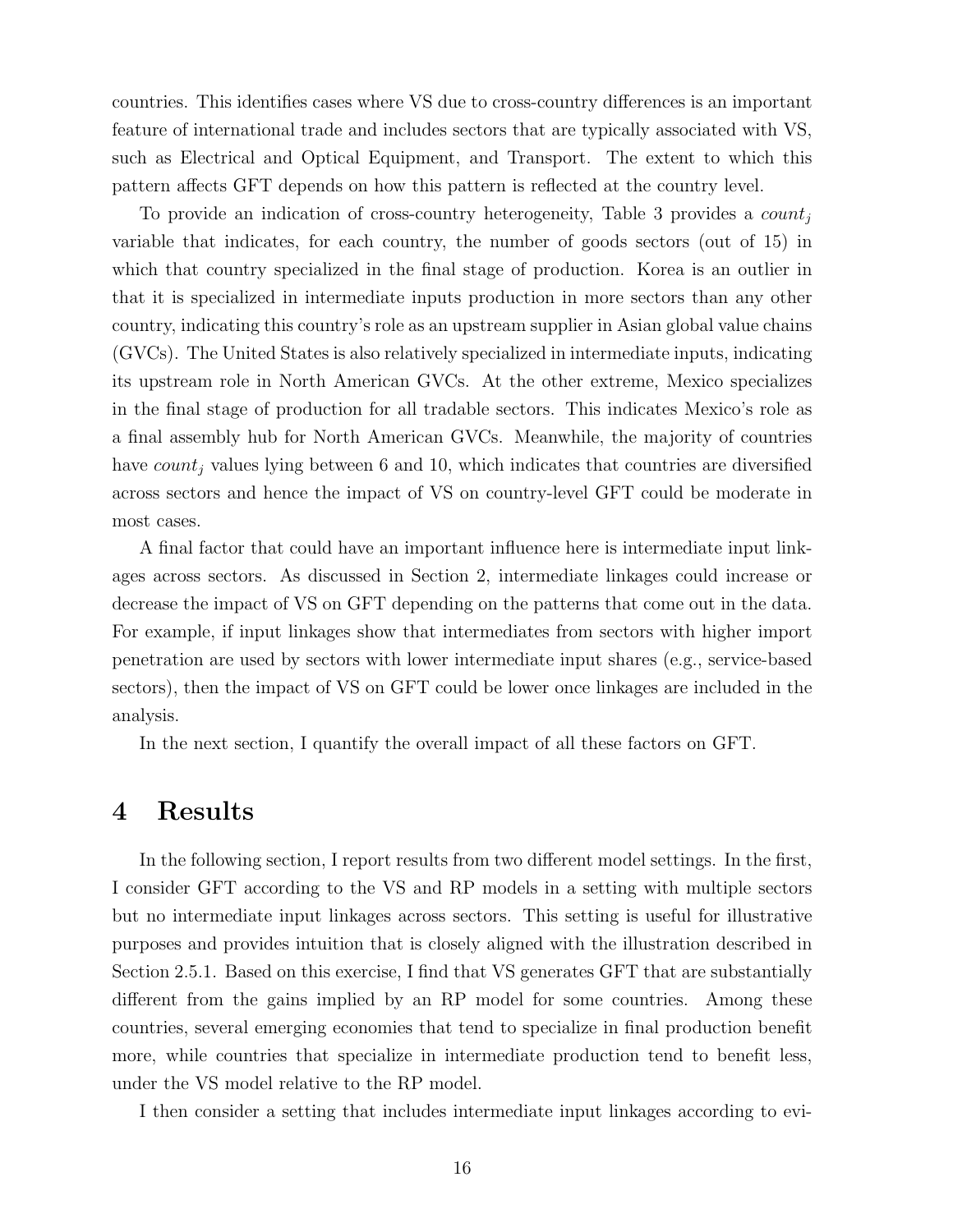dence from WIOD tables. This setting is closest to the state of the art (e.g., Caliendo and Parro, 2015) and thus the better option from which to draw overall conclusions. I find that intermediate input linkages undo much of the impact that VS has on GFT according to the setting without linkages. As a result, I conclude that the GFT are empirically similar across the VS and RP models.<sup>22</sup>

#### 4.1 No Linkages

Table 5 provides calculations for GFT according to the models described in Section 2 with  $\theta = 4.55$  for all sectors. Columns 1 and 2 report GFT for each country under the setting without intermediate inputs linkages for the RP model and the VS model respectively.

On average, GFT are 2.4% higher under the VS model. This is a modest difference compared with other factors that affect GFT. For example, Costinot and Rodriguez-Clare (2014) show that going from a model with no MSP to a model with MSP under the RP assumption raises the average GFT by roughly  $75\%$ <sup>23</sup>

However, in looking across countries it is clear that GFT are substantially different across these two models for some countries. For example, Denmark, Indonesia and India each have GFT that are over 20% higher under the VS model relative to the RP model. These countries tend to import a greater share of intermediate than final products for most sectors (and on average across all sectors), and therefore specialize in final products assembly (see Table 4). Since tradable products production tends to use a share of intermediate products that is above 0.5 (see Table 1), countries that specialize in downstream production benefit more under the VS model compared with the RP model, as suggested by the illustration described in Section 2.5.1 and Figure  $3.^{24}$ 

Meanwhile, the United States experiences a fairly substantial decline in GFT, equal to -9.3%, in going from the RP to the VS model. Again, this follows from the illustration in Section 2.5.1. This country specializes in intermediate production, and thus imports

<sup>&</sup>lt;sup>22</sup>In the Appendix, I consider these two cases in a setting where  $\theta^j$  varies across sectors according to values estimated in Caliendo and Parro (2015). These results also suggest that differences in GFT between the two models are modest.

 $^{23}$ In another example, Levchenko and Zhang (2014) find that GFT are, on average,  $30\%$  higher according to a model with multiple sectors relative to a model with one sector. These additional gains are interpreted by the authors as gains due to specialization across sectors. It is also clear from the WIOD data that cross-sector specialization is a more important feature of the data than VS. For example, the average standard deviation in import shares across tradable sectors is roughly 0.22 for 2005 among the countries examined here, whereas the average standard deviation across intermediate and final stages is only 0.10.

<sup>&</sup>lt;sup>24</sup>Again, these extra benefits stem from the fact that GFT in intermediate inputs are magnified in proportion to the Leontief inverse factor, which reflects the important role of the IO loop for economic welfare.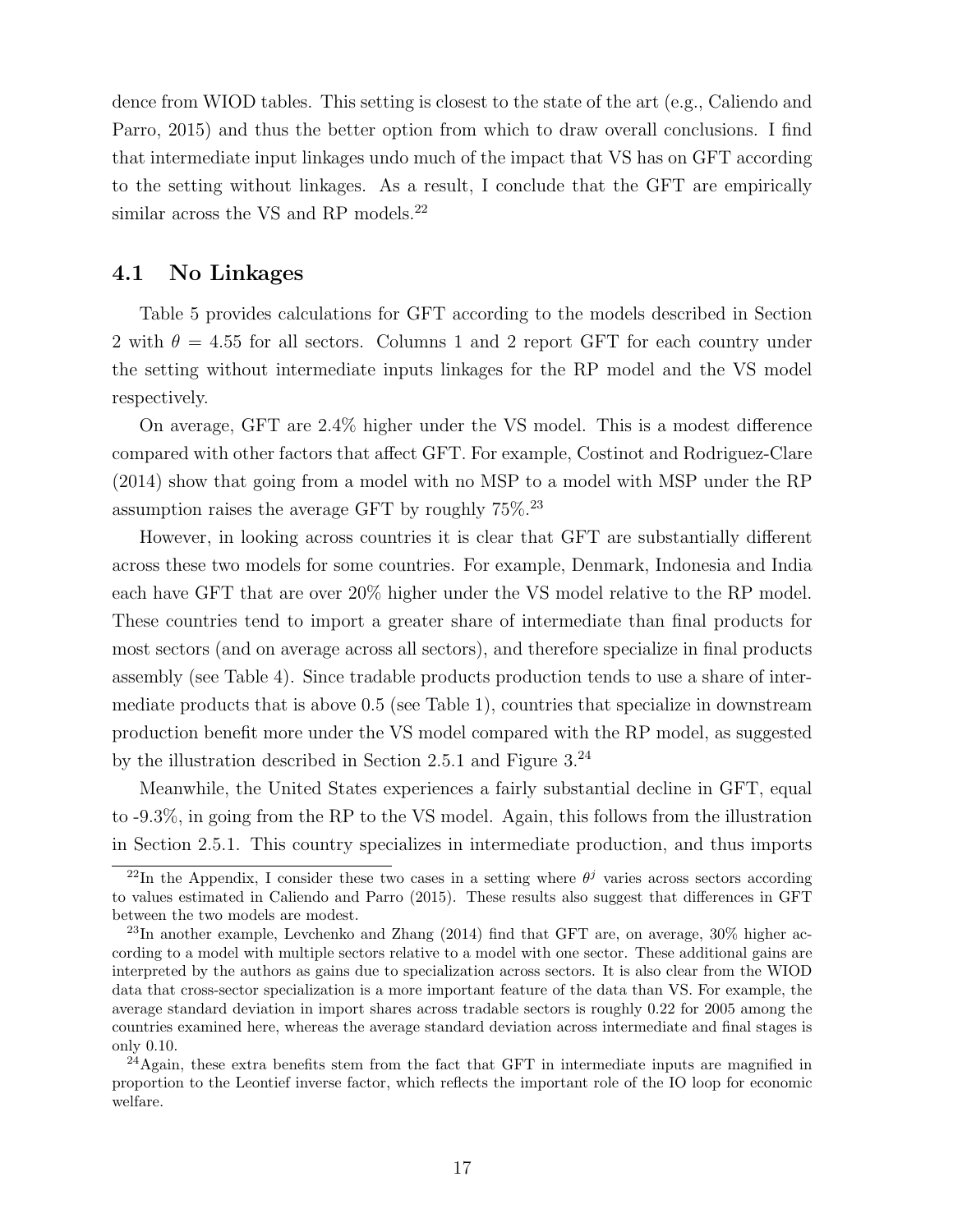a lower share of intermediate products than final products. Since tradable products tend to use a high share of intermediates, GFT are higher in intermediate products than in final products. As a result, GFT are lower under the VS model compared with the RP model for the United States, while the gains are higher for the two countries that trade with the United States and specialize in downstream production, China and Mexico.

In sum, GFT under the VS model are modest on average, but significantly different than those under the RP model for some countries. For countries that specialize in final production, GFT tend to be higher under the VS model; for countries that specialize in intermediate production, GFT tend to be lower. However, once linkages across sectors are accounted for, the impact of VS on the GFT declines noticeably even for these relatively impacted countries, as discussed in the next subsection.

#### 4.2 With Linkages

Table 5 reports GFT under the setting with intermediate input linkages in columns 4 to 6. Columns 4 and 5 report GFT for each country under the RP model and the VS model respectively. On average, GFT are 2.2% higher under the VS model. This is very close to average from the previous setting without linkages, and again fairly modest.

Looking at the country level, the difference between the RP and VS models is again modest, particularly compared with the suggested impact for some countries from the previous setting without linkages (see column 6 compared with column 3). For example, including VS raises GFT for Denmark by only 3.6%, which is less than one-fifth of the impact implied under the setting without linkages (23.7%). In fact, for all countries examined, including VS in the model leads to an impact on GFT of less than 5%. This is small given that there were numerous countries that experienced increased GFT in excess of 10% under the setting without linkages.

The explanation for this divergence differs from country to country. In general, cases where GFT due to VS are large in column 3 can be explained by one or two sectors, where the wedge between  $\pi_{F,nn}^j$  and  $\pi_{I,nn}^j$  is large and consumption share is high. Once cross-sectoral linkages are included, the GFT due to VS are no longer driven by the wedge between  $\pi_{F,nn}^j$  and  $\pi_{I,nn}^j$  for a given sector, but rather the wedge between  $\pi_{F,nn}^j$  and a weighted average of  $\pi^j_{I,m}$  across all input sectors. In the end, this latter wedge tends to be much smaller than the sector-specific wedge.

For example, consider the case of Denmark, which enjoys the highest GFT due to VS according to column 3. Much of this impact is because of the Coke, Refined Petroleum and Fuel sector, where  $\pi_{F,nn}^{j}$  is much higher than  $\pi_{I,nn}^{j}$  (0.55 versus 0.09). Since the intermediate inputs share is remarkably high in this sector at 0.95, this sector adds significantly to GFT associated with VS for this country. In fact, if we ignore the impact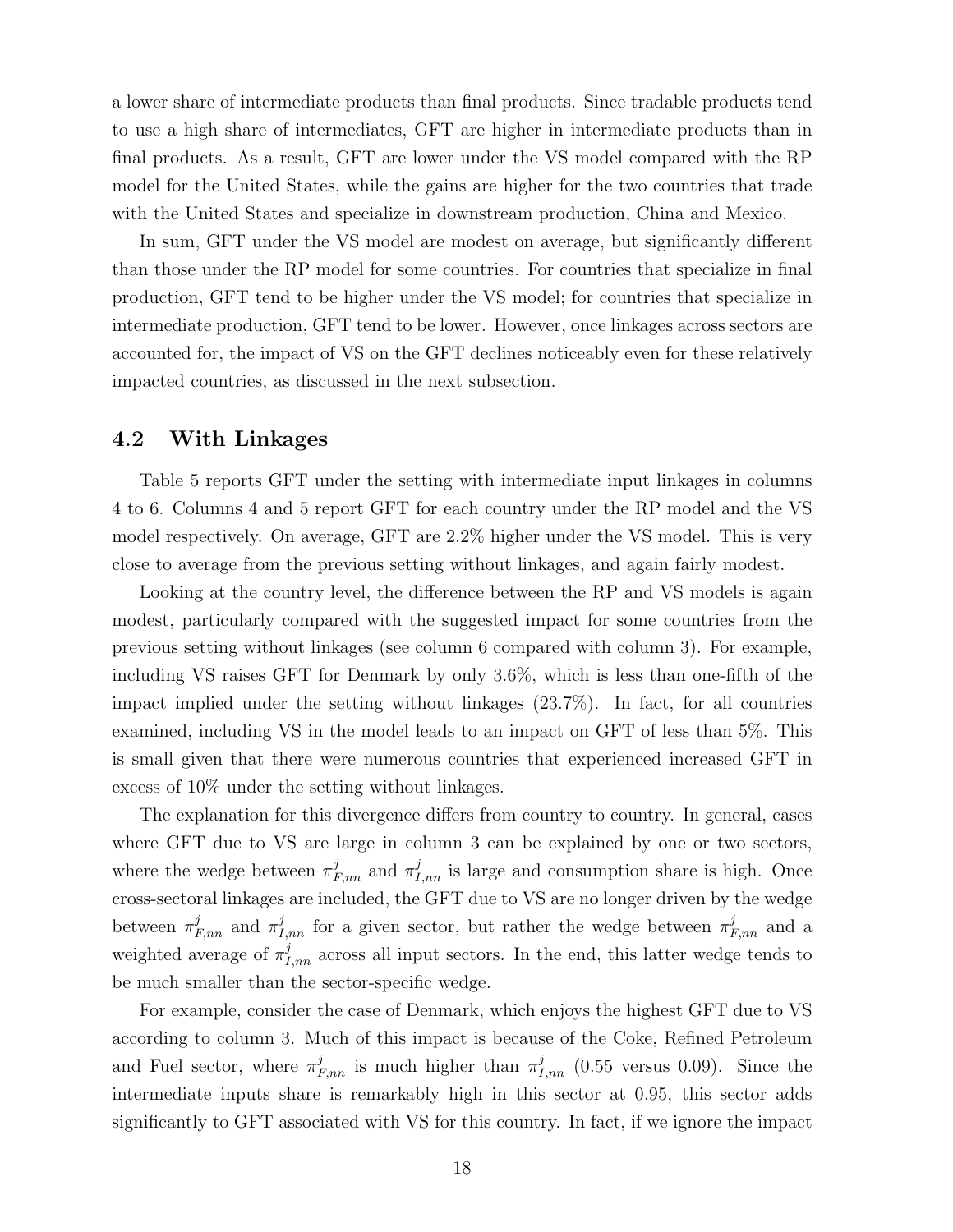of this sector, then Denmark's GFT due to VS in column 3 falls to only 3.1% in the no linkages case, which is very close to the cross-country average. Looking at intermediate input linkages, this sector uses a very high share of intermediates from the Mining and Quarrying sector, where the home expenditure share is much higher at  $\pi^j_{I,m} = 0.69$ . In the end, the weighted average of  $\pi^j_{I,nn}$  across all source industries is much closer to (and, in fact, higher than)  $\pi_{F,nn}^j$  for this sector, so the GFT due to VS are much lower under the model with input linkages.

A similar explanation applies to the Food and Beverages sector in India, the Chemicals sector in Indonesia, the Construction sector in China, and the Transportation sector in Mexico. In all these cases,  $\pi_{F,nn}^j$  and  $\pi_{I,nn}^j$  are substantially different at the sector level, explaining roughly half (or more than half) of the overall GFT associated with VS for each country. Once sectoral linkages are considered, the wedge between  $\pi_{F,nn}^j$  and the weighted average of  $\pi^j_{I,nn}$  across source industries is much lower, so the GFT due to VS decline.<sup>25</sup>

Overall, these results suggest that VS, while a salient feature in the data, does not generate substantial GFT above the gains suggested by standard models with intermediate products and the RP assumption. For some countries, there do appear to be significant gains before intermediate input linkages are included. Once these linkages are included, however, the calculated GFT due to VS decline to levels lower than 1% of GDP for all countries.

# 5 Conclusion

This paper has sought to explore the relationship, qualitatively and quantitatively, between VS and GFT. I derive a simple extension of the Eaton and Kortum (2002) model of trade that illustrates the gains from specialization across stages of production. This model yields a simple solution relating the GFT to the share of trade in both intermediate and final products and the share of intermediate inputs used in production.

The results provide several interesting insights. First, both in theory and practice, the gains from VS depend on specialization across countries, sectors and stages of production. In looking broadly across countries, most sectors use a share of intermediates in production that is above 0.5. This suggests that the gains from VS are potentially positive for downstream producers and negative for the upstream producers, relative to the baseline model that assumes RP.

<sup>&</sup>lt;sup>25</sup>For Brazil, the Electrical and Optimal Equipment, and Hotels and Restaurant sectors together account for the majority of GFT associated with VS. Once sectoral linkages are included, the impact of these sectors dissipates.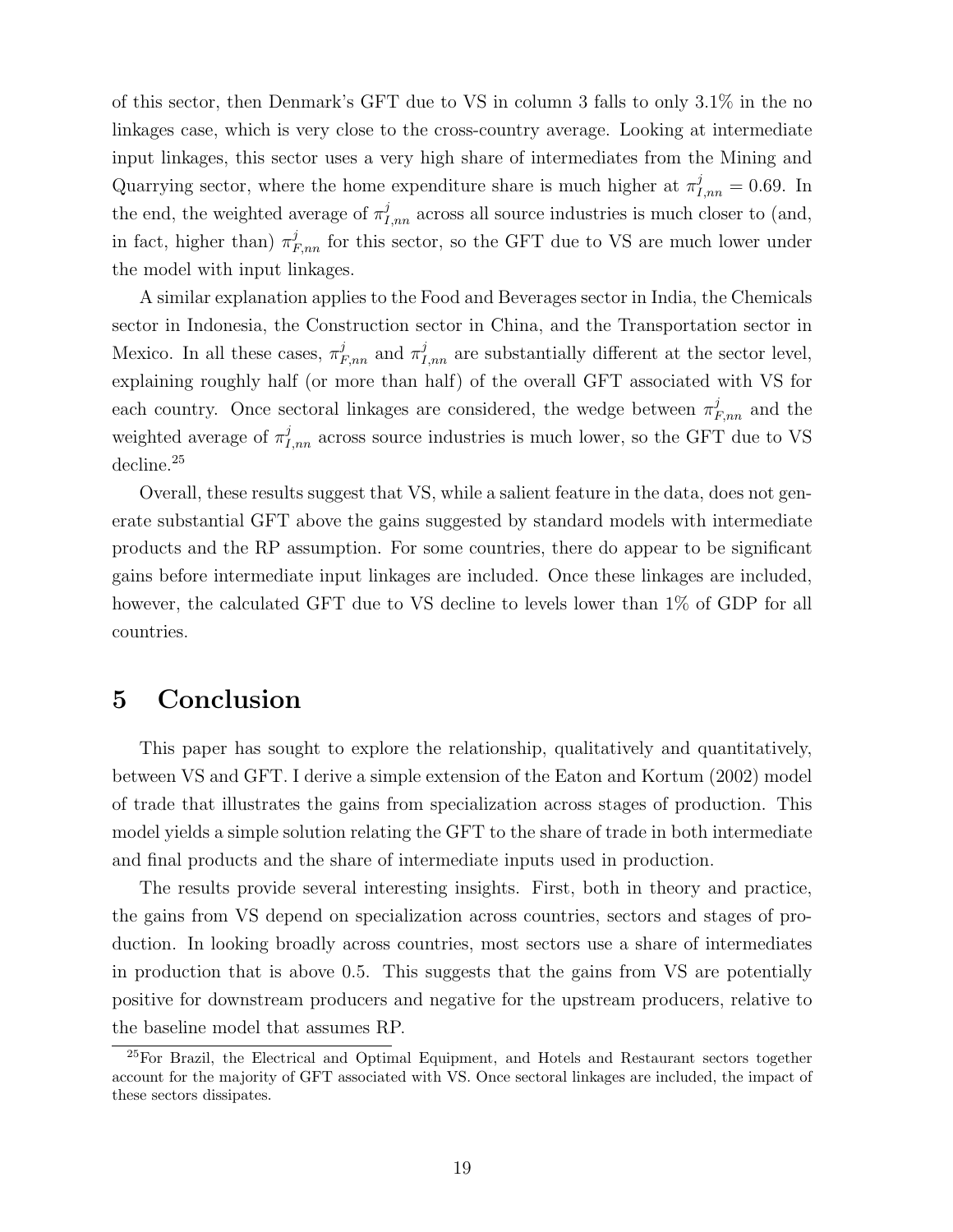To examine these insights empirically, I calculate the GFT using data for 34 countries and 31 sectors constructed from the 2005 WIOD.

I find that the GFT are fairly similar under the VS framework as in the standard model with RP. Although VS is a clear and salient feature of the data, its impact on country-level GFT is modest compared with traditional sources of GFT, such as MSP or specialization across sectors. Moreover, the potential gains from VS are significantly attenuated by intermediate input linkages across sectors. These results suggest that VS is not a significant source of "missing" GFT.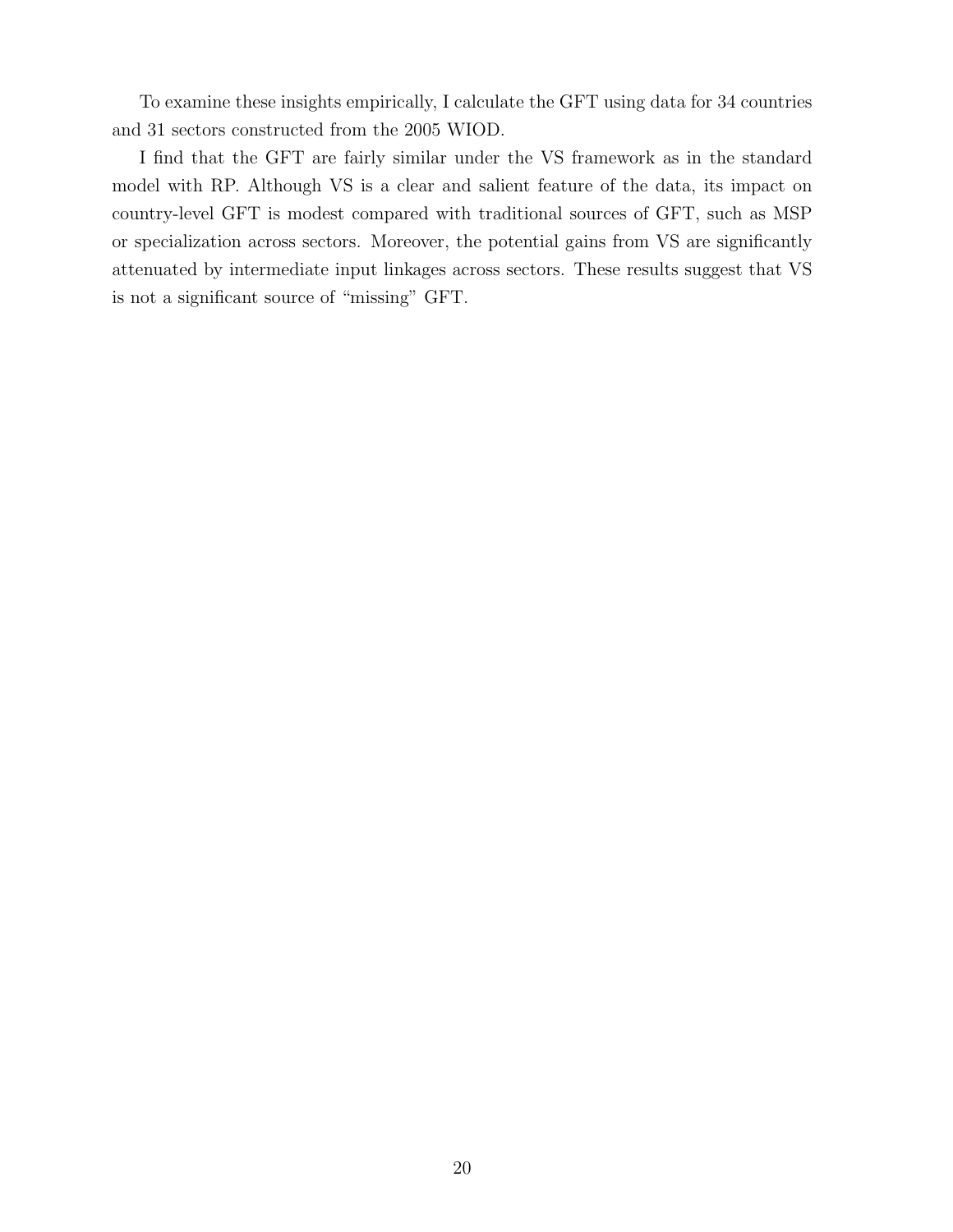# References

- Acemoglu, D., V. M. Carvalho, A. Ozdaglar, and A. Tahbaz-Salehi (2012): "The Network Origins of Aggregate Fluctuations," Econometrica, 80, 1977–2016.
- Acemoglu, D., A. Ozdaglar, and A. Tahbaz-Salehi (2015): "Microeconomic Origins of Macroeconomic Tail Risks," NBER Working Papers 20865, National Bureau of Economic Research, Inc.
- Alvarez, F. and R. J. Lucas (2007): "General Equilibrium Analysis of the Eaton-Kortum Model of International Trade," Journal of Monetary Economics, 54, 1726– 1768.
- Antras, P. (2003): "Firms, Contracts, and Trade Structure," The Quarterly Journal of Economics, 118, 1375–1418.
- ANTRAS, P. AND D. CHOR (2013): "Organizing the Global Value Chain," Econometrica, 81, 2127–2204.
- Antras, P., D. Chor, T. Fally, and R. Hillberry (2012): "Measuring the Upstreamness of Production and Trade Flows," American Economic Review, 102, 412–16.
- Arkolakis, C., A. Costinot, and A. Rodriguez-Clare (2012): "New Trade Models, Same Old Gains?" American Economic Review, 102, 94–130.
- Caliendo, L. and F. Parro (2015): "Estimates of the Trade and Welfare Effects of NAFTA," Review of Economic Studies, 82, 1–44.
- Chor, D. (2010): "Unpacking Sources of Comparative Advantage: A Quantitative Approach," Journal of International Economics, 82, 152–167.
- COSTINOT, A. AND D. DONALDSON (2012): "Ricardo's Theory of Comparative Advantage: Old Idea, New Evidence," American Economic Review, 102, 453–58.
- Costinot, A., D. Donaldson, and I. Komunjer (2012): "What Goods Do Countries Trade? A Quantitative Exploration of Ricardo's Ideas," Review of Economic Studies, 79, 581–608.
- COSTINOT, A. AND A. RODRIGUEZ-CLARE (2014): Trade Theory with Numbers: Quantifying the Consequences of Globalization, Elsevier, vol. 4 of Handbook of International Economics, chap. 0, 197–261.
- Costinot, A., J. Vogel, and S. Wang (2013): "An Elementary Theory of Global Supply Chains," Review of Economic Studies, 80, 109–144.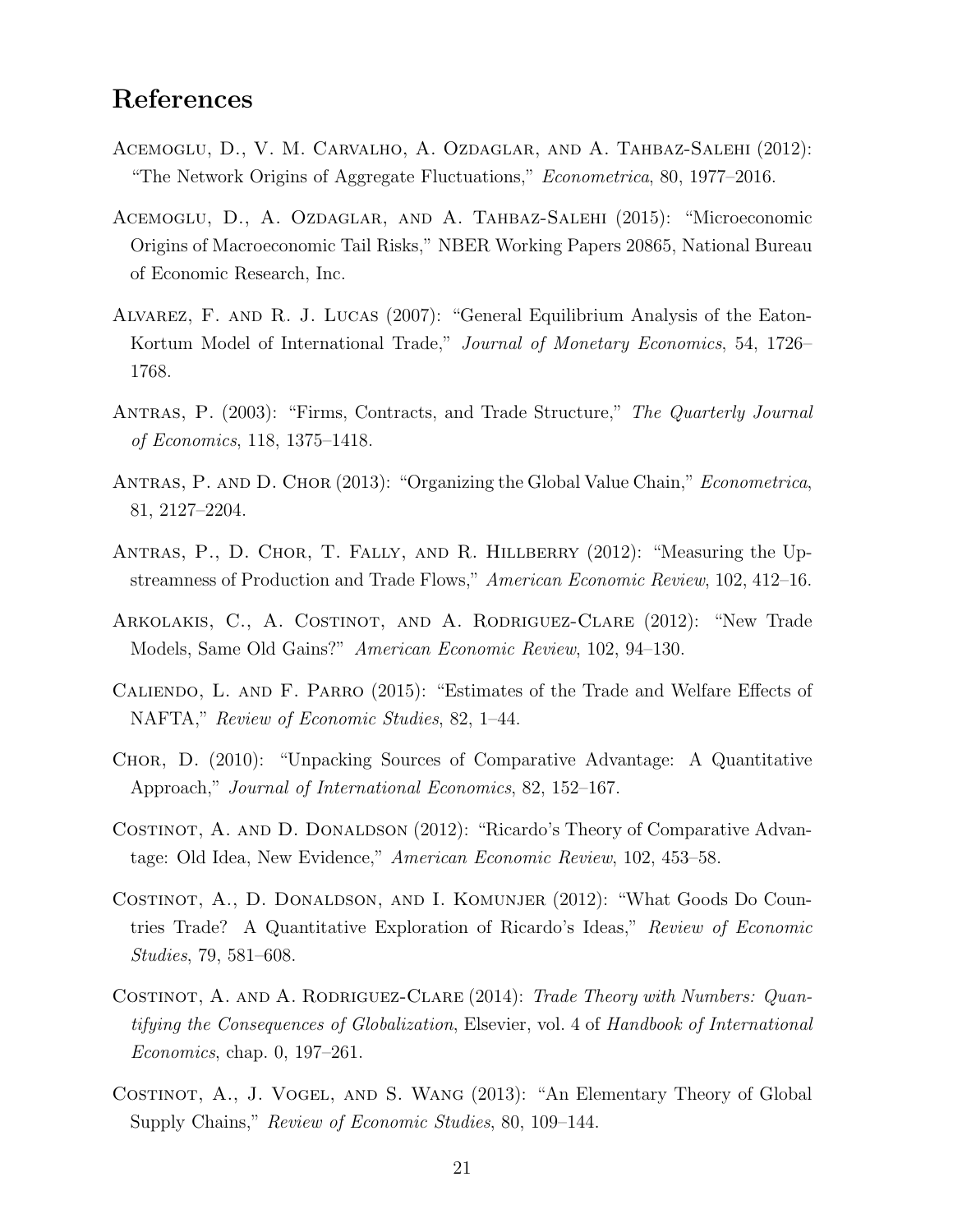- DEKLE, R., J. EATON, AND S. KORTUM (2007): "Unbalanced Trade," American Economic Review, 97, 351–355.
- di Giovanni, J. and A. A. Levchenko (2010): "Putting the Parts Together: Trade, Vertical Linkages, and Business Cycle Comovement," American Economic Journal: Macroeconomics, 2, 95–124.
- di Giovanni, J., A. A. Levchenko, and I. Mejean (2014): "Firms, Destinations, and Aggregate Fluctuations," Econometrica, 82, 1303–1340.
- Dietzenbacher, E., B. Los, R. Stehrer, M. Timmer, and G. de Vries (2013): "The Construction Of World Input-Output Tables in the WIOD Project," Economic Systems Research, 25, 71–98.
- EATON, J. AND S. KORTUM (2002): "Technology, Geography, and Trade," *Economet*rica, 70, 1741–1779.
- FALLY, T. AND R. HILLBERRY (2015): "A Coasian Model of International Production Chains," NBER Working Papers 21520, National Bureau of Economic Research, Inc.
- French, S. (2016): "The Composition of Trade Flows and the Aggregate Effects of Trade Barriers," Journal of International Economics, 98, 114–137.
- Hummels, D., J. Ishii, and K.-M. Yi (2001): "The Nature and Growth of Vertical Specialization in World Trade," Journal of International Economics, 54, 75–96.
- Jones, C. I. (2011): "Intermediate Goods and Weak Links in the Theory of Economic Development," American Economic Journal: Macroeconomics, 3, 1–28.
- Krugman, P. and A. J. Venables (1995): "Globalization and the Inequality of Nations," The Quarterly Journal of Economics, 110, 857–880.
- Levchenko, A. A. and J. Zhang (2014): "Ricardian Productivity Differences and the Gains From Trade," European Economic Review, 65, 45–65.
- MELITZ, M. J. AND S. J. REDDING (2014): "Missing Gains From Trade?" American Economic Review, 104, 317–21.
- OBERFIELD, E. (2014): "Misallocation in the Market for Inputs," Tech. rep.
- Ossa, R. (2015): "Why Trade Matters After All," Journal of International Economics, 97, 266–277.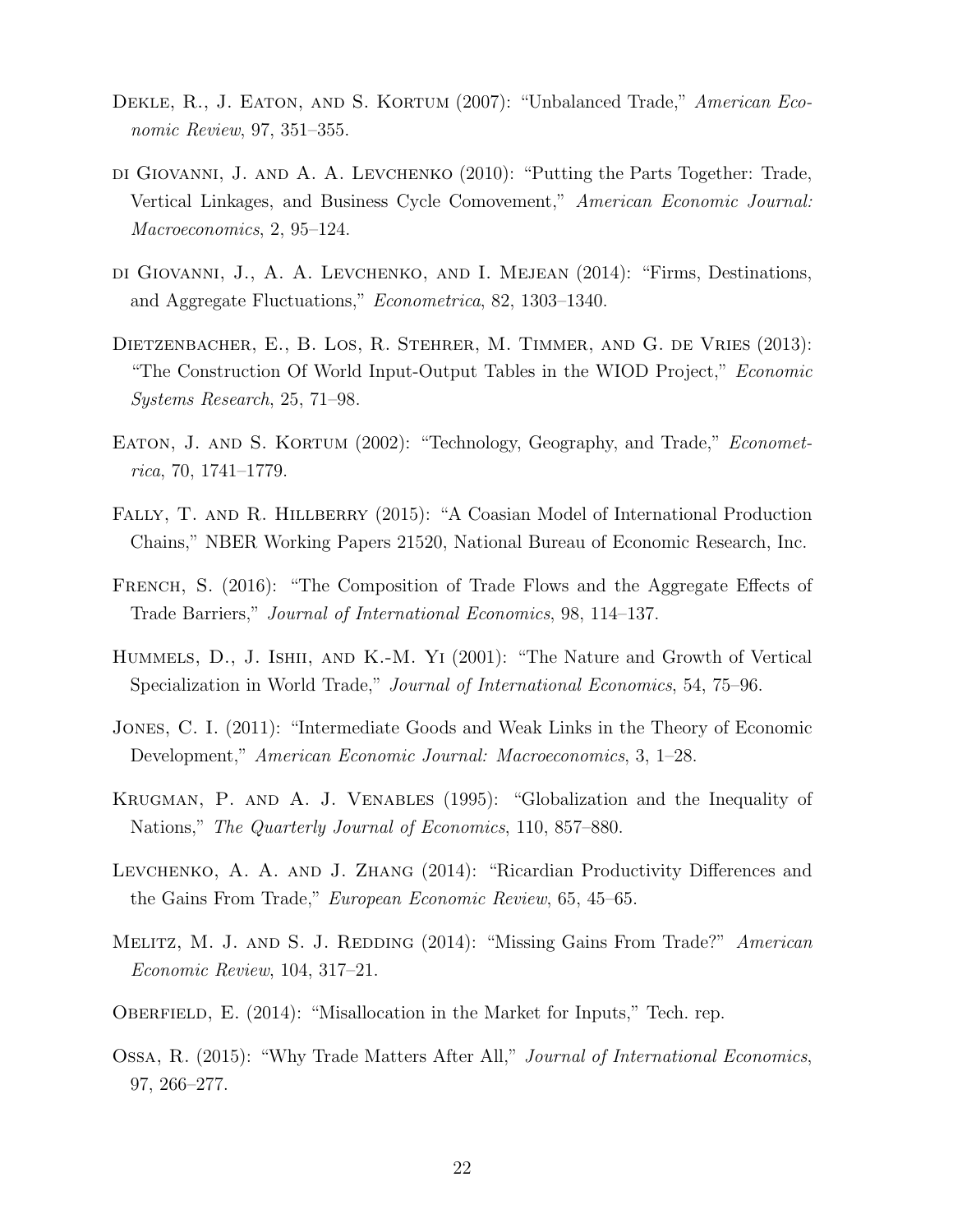Yi, K.-M. (2003): "Can Vertical Specialization Explain the Growth of World Trade?" Journal of Political Economy, 111, 52–102.

——— (2010): "Can Multistage Production Explain the Home Bias in Trade?" American Economic Review, 100, 364–93.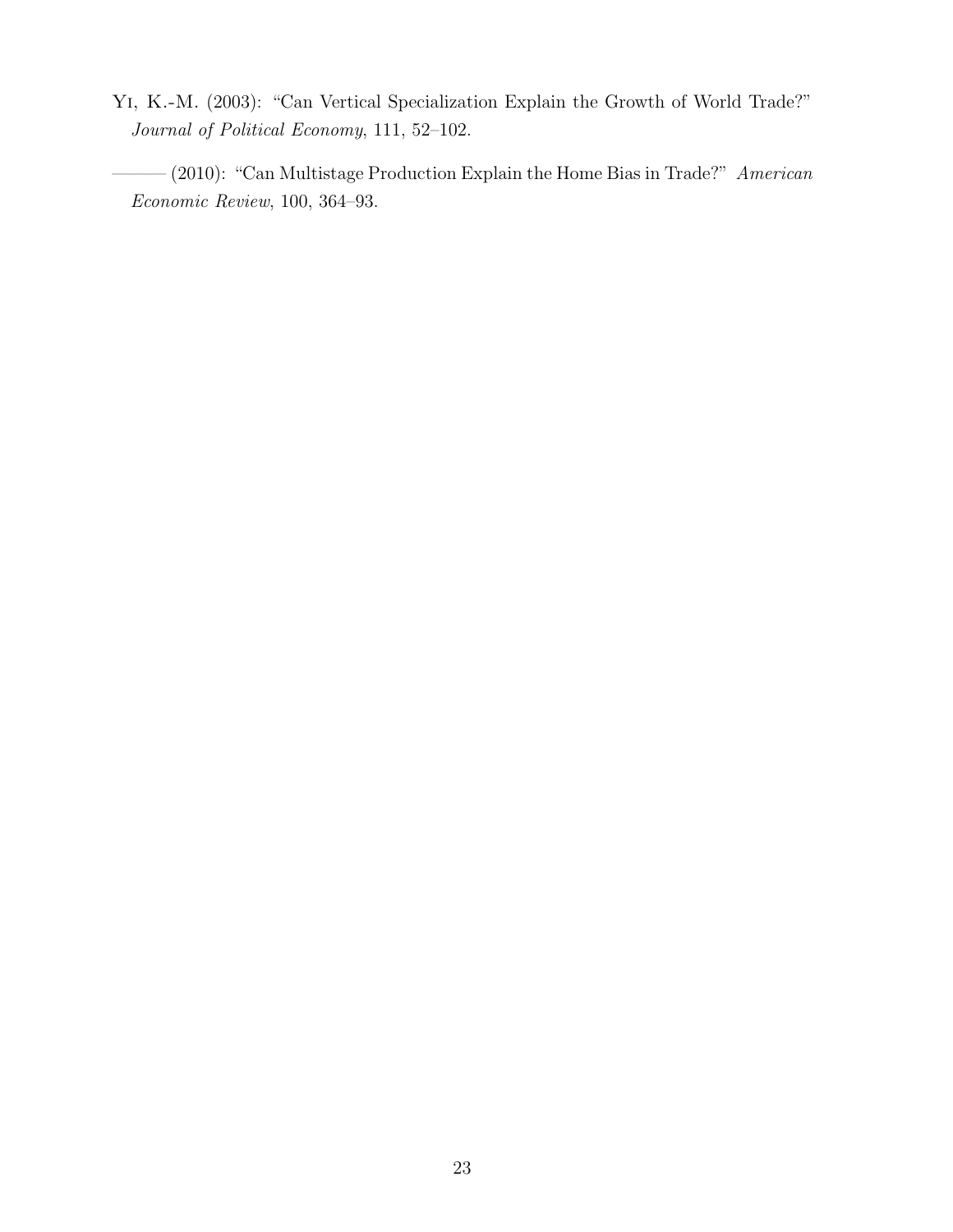# 6 Appendix: Tables and Figures

|                                              | $\operatorname{Mean}$ | Std. Dev.         | Min.             | Max.              | N    |
|----------------------------------------------|-----------------------|-------------------|------------------|-------------------|------|
| Variable                                     | $\left( 1\right)$     | $\left( 2\right)$ | (3)              | $\left( 4\right)$ | (5)  |
| $\alpha_n^j$                                 | 0.032                 | 0.036             | $\theta$         | 0.247             | 1054 |
| $\pi^{\jmath}_{nn}$                          | 0.748                 | 0.271             | 0.021            |                   | 1054 |
| $\pi$<br>, nn                                | 0.733                 | 0.268             | 0.009            | 1                 | 1054 |
| $\pi_{F,nn}^{\scriptscriptstyle\prime}$      | 0.777                 | 0.274             | 0.014            | 1                 | 1054 |
| $\frac{\beta_n^j}{n}$                        | 0.532                 | 0.163             | 0.055            | 0.956             | 1054 |
| $\alpha_n^j$                                 | 0.018                 | 0.019             | $\left( \right)$ | 0.134             | 510  |
| T<br>$\pi^{\jmath}_{nn}$                     | 0.587                 | 0.261             | 0.025            | 0.986             | 510  |
| T<br>$\pi_{I,nn}^{\scriptscriptstyle\prime}$ | 0.598                 | 0.265             | 0.009            | 0.985             | 510  |
| $\pi_{F,nn}^{\scriptscriptstyle\prime}$      | 0.624                 | 0.282             | 0.014            |                   | 510  |
|                                              | 0.631                 | 0.115             | 0.119            | 0.956             | 510  |

Table 1: Summary Statistics for 2005

Notes: Summary statistics described here are derived from the 2005 WIOD

|                                  | $\theta_{CP}$ | Se.     | Obs  |
|----------------------------------|---------------|---------|------|
| Sector                           | (1)           | (2)     | (3)  |
| Agriculture                      | 8.11          | (1.86)  | 496  |
| Mining                           | 15.72         | (2.76)  | 296  |
| Food, Beverages and Tobacco      | 2.55          | (0.61)  | 495  |
| Textiles, Leather and Footwear   | 5.56          | (1.14)  | 437  |
| Wood and Wood Products           | 10.83         | (2.53)  | 315  |
| Paper, Paper Prod. and Printing  | 9.07          | (1.69)  | 507  |
| Coke, Petroleum, Nuclear         | 51.08         | (18.05) | 91   |
| Chemical and Chemical Products   | 4.75          | (1.77)  | 430  |
| Rubber and Plastics              | 1.66          | (1.41)  | 376  |
| Non-Metallic Mineral Products    | 2.76          | (1.43)  | 342  |
| Basic and Fabricated Metals      | 7.99          | (2.53)  | 388  |
| Metal Products                   | 4.30          | (2.15)  | 404  |
| Machinery, NEC                   | 1.52          | (1.81)  | 397  |
| Electrical and Optical Equipment | 10.60         | (1.38)  | 343  |
| Transport                        | 0.37          | (1.08)  | 245  |
| Machinery, NEC Recycling         | 5.00          | (0.92)  | 412  |
| Average                          | 4.55          | (0.35)  | 7212 |

Table 2: Dispersion Parameters for ISIC Rev. 2 Groups

Notes: Statistics described here are derived from data provided in Caliendo and Parro (2015).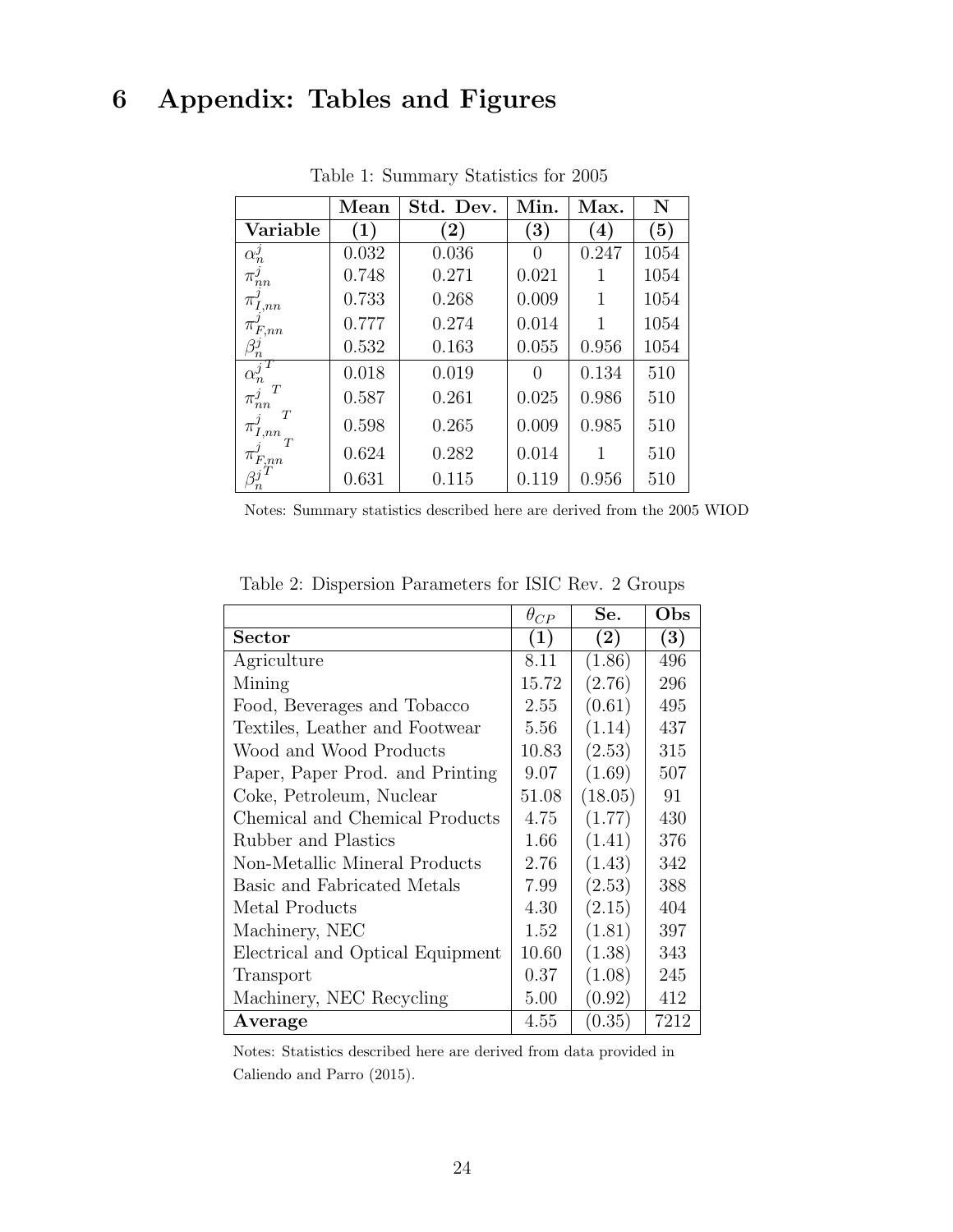|                          | $\alpha_n^j$ | $\pi_{I,nn}$ | $\pi_{F,nn}$       | $\beta_n$ | $count_n$         |
|--------------------------|--------------|--------------|--------------------|-----------|-------------------|
| Sector                   | (1)          | (2)          | (3)                | (4)       | (5)               |
| Agriculture & Hunting    | 0.031        | 0.848        | 0.818              | 0.469     | 16                |
| Mining & Quarrying       | 0.003        | 0.430        | 0.901              | 0.424     | 34                |
| Food, Bev. & Tobacco     | 0.060        | 0.865        | 0.737              | 0.700     | $6\phantom{.}6$   |
| Textiles & Leath.        | 0.019        | 0.475        | 0.367              | 0.635     | 10                |
| Wood & Prod.             | 0.001        | 0.727        | 0.857              | 0.645     | 30                |
| Pulp & Publishing        | 0.009        | 0.739        | 0.814              | 0.619     | 26                |
| Coke, Petro & Nuclear    | 0.013        | 0.612        | 0.688              | 0.727     | 24                |
| Chemicals                | 0.018        | 0.419        | 0.429              | 0.664     | 22                |
| Rubber & Plastics        | 0.004        | 0.589        | 0.592              | 0.656     | 19                |
| Other Non-Metallics      | 0.003        | 0.783        | 0.820              | 0.597     | 20                |
| <b>Basic Metals</b>      | 0.009        | 0.596        | 0.711              | 0.679     | 26                |
| Machinery, NEC           | 0.027        | 0.482        | 0.380              | 0.646     | $9\phantom{.0}$   |
| Electrical & Optical     | 0.029        | 0.371        | 0.330              | 0.663     | 12                |
| Transport                | 0.038        | 0.431        | 0.425              | 0.705     | 14                |
| Manufacturing, NEC       | 0.012        | 0.600        | 0.491              | 0.632     | 8                 |
| Electricity, Gas & Water | 0.018        | 0.923        | 0.963              | 0.542     | 22                |
| Construction             | 0.120        | 0.965        | 0.995              | 0.590     | 30                |
| Motor Sales              | 0.057        | 0.929        | 0.962              | 0.405     | 23                |
| Retail Trade             | 0.040        | 0.981        | 0.981              | 0.370     | 16                |
| Hotels & Restaurants     | 0.037        | 0.775        | 0.946              | 0.481     | 31                |
| <b>Inland Transport</b>  | 0.022        | 0.903        | 0.944              | 0.474     | 28                |
| Water Transport          | 0.002        | 0.572        | 0.646              | 0.597     | 28                |
| Air Transport            | 0.004        | 0.543        | 0.610              | 0.628     | 24                |
| Travel                   | 0.010        | 0.812        | 0.916              | 0.507     | $27\,$            |
| Post & Telecom           | 0.017        | 0.923        | 0.972              | 0.430     | 34                |
| Financial Intermediation | 0.034        | 0.899        | 0.956              | 0.380     | 33                |
| Real Estate              | 0.080        | 0.975        | 0.973              | 0.258     | 26                |
| Renting                  | 0.028        | 0.820        | 0.897              | 0.426     | 31                |
| Education                | 0.051        | 0.859        | 0.996              | 0.221     | 32                |
| Health and Social Work   | 0.073        | 0.953        | 0.997              | 0.366     | 31                |
| Other Services           | 0.131        | 0.910        | 0.989              | 0.369     | 34                |
| Average                  | 0.032        | 0.733        | $\overline{0.777}$ | 0.532     | $\overline{23.4}$ |

Table 3: Sectoral Level: Averages across Countries

Notes: Summary statistics described here are derived using data from the 2005 WIOD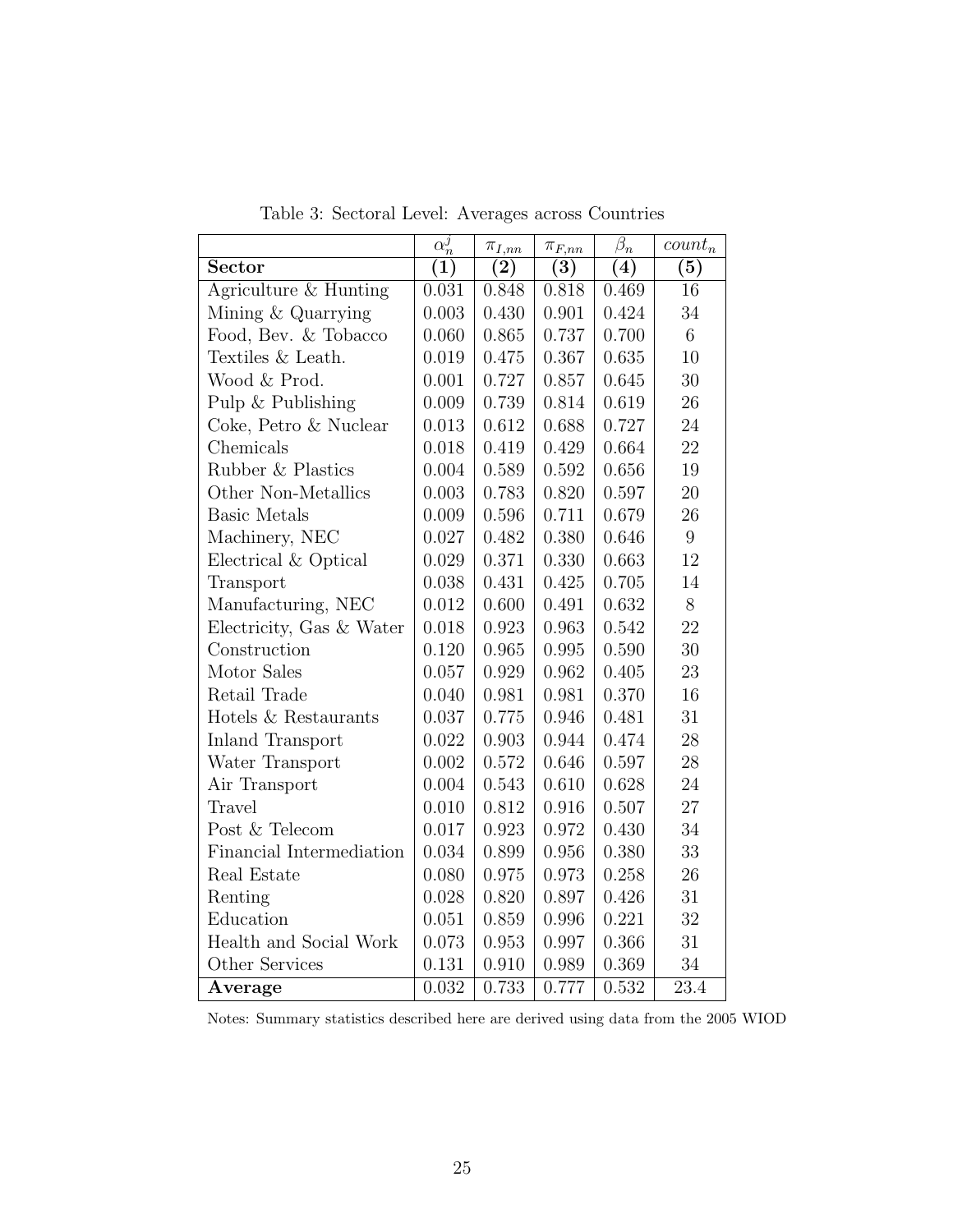|                      | $\pi_{I,nn}$ | $\pi_{F,nn}$ | $count_i$        |
|----------------------|--------------|--------------|------------------|
| Country              | (1)          | (2)          | $\overline{(3)}$ |
| Korea                | 0.797        | 0.715        | $\overline{2}$   |
| Australia            | 0.723        | 0.644        | 3                |
| Finland              | 0.621        | 0.597        | $\overline{4}$   |
| <b>United States</b> | 0.789        | 0.739        | $\overline{4}$   |
| Canada               | 0.582        | 0.516        | $\overline{5}$   |
| Japan                | 0.852        | 0.759        | $\overline{5}$   |
| Portugal             | 0.612        | 0.585        | $\overline{5}$   |
| Czech Republic       | 0.535        | 0.511        | 6                |
| Spain                | 0.691        | 0.615        | 6                |
| Russia               | 0.799        | 0.737        | 6                |
| Germany              | 0.567        | 0.576        | $\overline{7}$   |
| France               | 0.622        | 0.641        | $\overline{7}$   |
| Great Britain        | 0.582        | 0.583        | $\overline{7}$   |
| Ireland              | 0.448        | 0.444        | $\overline{7}$   |
| Austria              | 0.427        | 0.485        | 8                |
| Belgium              | 0.282        | 0.337        | 8                |
| Denmark              | 0.406        | 0.435        | 8                |
| Hungary              | 0.466        | 0.552        | 8                |
| Italy                | 0.731        | 0.769        | 8                |
| Sweden               | 0.516        | 0.541        | 8                |
| China                | 0.848        | 0.862        | 9                |
| Netherlands          | 0.336        | 0.437        | 9                |
| Slovakia             | 0.388        | 0.507        | 9                |
| Slovenia             | 0.422        | 0.461        | 9                |
| Taiwan               | 0.553        | 0.604        | 9                |
| Greece               | 0.547        | 0.626        | 10               |
| Indonesia            | 0.769        | 0.817        | 10               |
| Poland               | 0.578        | 0.616        | 10               |
| Turkey               | 0.680        | 0.783        | 11               |
| <b>Brazil</b>        | 0.871        | 0.918        | 13               |
| Romania              | 0.493        | 0.650        | 13               |
| RoW                  | 0.556        | 0.625        | 13               |
| Indonesia            | 0.639        | 0.782        | 14               |
| Mexico               | 0.592        | 0.745        | 15               |
| Average              | 0.598        | 0.624        | 8.1              |

Table 4: Country Level: Averages across Tradable Sectors

Notes: Summary statistics described here are derived using data from the 2005 WIOD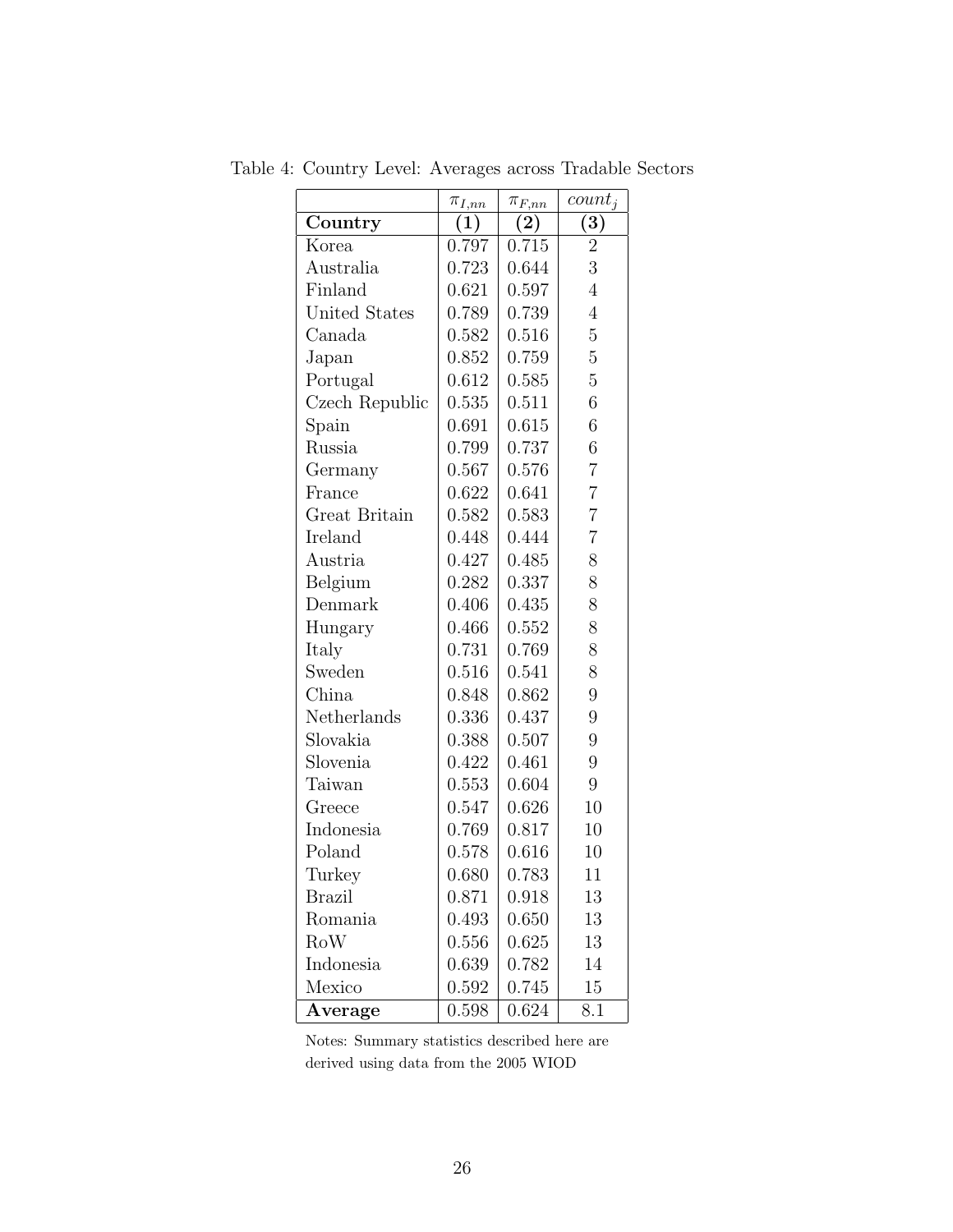|                | RP, NL           | VS, NL   | % Change          | RP, L   | VS, L   | % Change |
|----------------|------------------|----------|-------------------|---------|---------|----------|
| Country        | $\left(1\right)$ | $\rm(2)$ | $\left( 3\right)$ | (4)     | (5)     | (6)      |
| Australia      | $7.8\%$          | 7.6%     | $-1.9\%$          | $6.1\%$ | $6.2\%$ | $1.8\%$  |
| Austria        | 19.5%            | 19.8%    | 1.8%              | 16.5%   | 16.7%   | 1.5%     |
| Belgium        | 25.7%            | 25.0%    | $-2.5\%$          | 21.0%   | 21.7%   | $3.4\%$  |
| <b>Brazil</b>  | $3.3\%$          | $3.9\%$  | 17.5%             | 2.8%    | $2.8\%$ | 0.4%     |
| Canada         | 13.7%            | 13.7%    | $-0.1\%$          | 10.6%   | 10.8%   | 1.8%     |
| China          | $6.8\%$          | 8.0%     | 18.6%             | 7.2%    | 7.2%    | $-0.1\%$ |
| Czech Republic | 21.0%            | 20.7%    | $-1.5\%$          | 19.5%   | 19.9%   | 1.9%     |
| Germany        | $12.1\%$         | 11.8%    | $-2.2\%$          | 9.7%    | $9.9\%$ | 1.1%     |
| Denmark        | 21.3%            | 26.4%    | $23.7\%$          | 14.3%   | 14.8%   | $3.6\%$  |
| Spain          | 9.7%             | 8.9%     | $-8.1\%$          | $9.1\%$ | $9.4\%$ | 2.8%     |
| Finland        | 8.6%             | 8.7%     | 1.2%              | $9.4\%$ | $9.4\%$ | 0.5%     |
| France         | 9.7%             | $9.4\%$  | $-3.2\%$          | 7.7%    | 7.9%    | $2.6\%$  |
| Great Britain  | 9.8%             | 11.3%    | 15.1%             | 8.3%    | 8.5%    | 2.3%     |
| Greece         | 10.0%            | 9.9%     | $-1.9\%$          | 9.8%    | 10.1%   | $3.1\%$  |
| Hungary        | 23.4%            | 23.2%    | $-1.2\%$          | 21.5%   | 21.9%   | $1.6\%$  |
| Indonesia      | 7.5%             | $9.0\%$  | 20.6%             | $8.6\%$ | 8.9%    | $3.1\%$  |
| India          | 8.4%             | 10.0%    | 20.3%             | 7.1%    | 7.3%    | $3.0\%$  |
| Ireland        | 18.5%            | 18.8%    | 1.4%              | 21.2%   | 21.8%   | $2.6\%$  |
| Italy          | 7.6%             | 7.1%     | $-7.4\%$          | 7.0%    | 7.0%    | 1.1%     |
| Japan          | $2.2\%$          | $2.1\%$  | $-5.4\%$          | $3.6\%$ | 3.7%    | 2.9%     |
| Korea          | 5.4%             | $5.6\%$  | 4.0%              | 9.8%    | 10.0%   | 1.9%     |
| Mexico         | 11.1%            | 12.3%    | 11.0%             | 8.6%    | 8.9%    | 3.7%     |
| Netherlands    | 17.0%            | 16.6%    | $-2.2\%$          | 14.4%   | 14.7%   | 2.1%     |
| Poland         | 13.2%            | 13.2%    | $0.0\%$           | 11.0%   | 11.2%   | 1.8%     |
| Portugal       | 13.5%            | 13.0%    | $-4.1\%$          | 10.7%   | 10.8%   | 0.2%     |
| Romania        | 12.6%            | 14.3%    | 12.7%             | 15.5%   | 15.9%   | 2.2%     |
| Russia         | 9.7%             | 10.1%    | 4.7%              | $6.9\%$ | $6.9\%$ | 0.5%     |
| Slovakia       | 26.8%            | 26.8%    | $-0.2\%$          | 24.7\%  | 25.2%   | 2.1%     |
| Slovenia       | 25.2%            | 24.7%    | $-2.1\%$          | 20.2\%  | 20.4%   | 1.4%     |
| Sweden         | 14.1\%           | 13.6%    | $-3.4\%$          | 11.9%   | 12.0%   | 1.1%     |
| Turkey         | 7.8%             | 7.7%     | $-1.8\%$          | 7.5%    | 7.7%    | $3.0\%$  |
| Taiwan         | 17.2\%           | 17.0%    | $-1.5\%$          | 16.2%   | 16.8%   | $4.0\%$  |
| United States  | $4.2\%$          | $3.8\%$  | $-9.3\%$          | 3.9%    | $4.0\%$ | $1.5\%$  |
| <b>RoW</b>     | 14.0%            | 14.9%    | $6.6\%$           | 13.6%   | 14.2%   | 4.3%     |
| Average        | 12.9%            | 13.2%    | 2.4%              | 11.6%   | 11.9%   | $2.2\%$  |

Table 5: Gains from Trade (% of GDP)

Notes: Results described here are in line with equations (17) and (18) derived using data from the 2005 WIOD combined with estimates of  $\theta = 4.55$  from Caliendo and Parro (2015).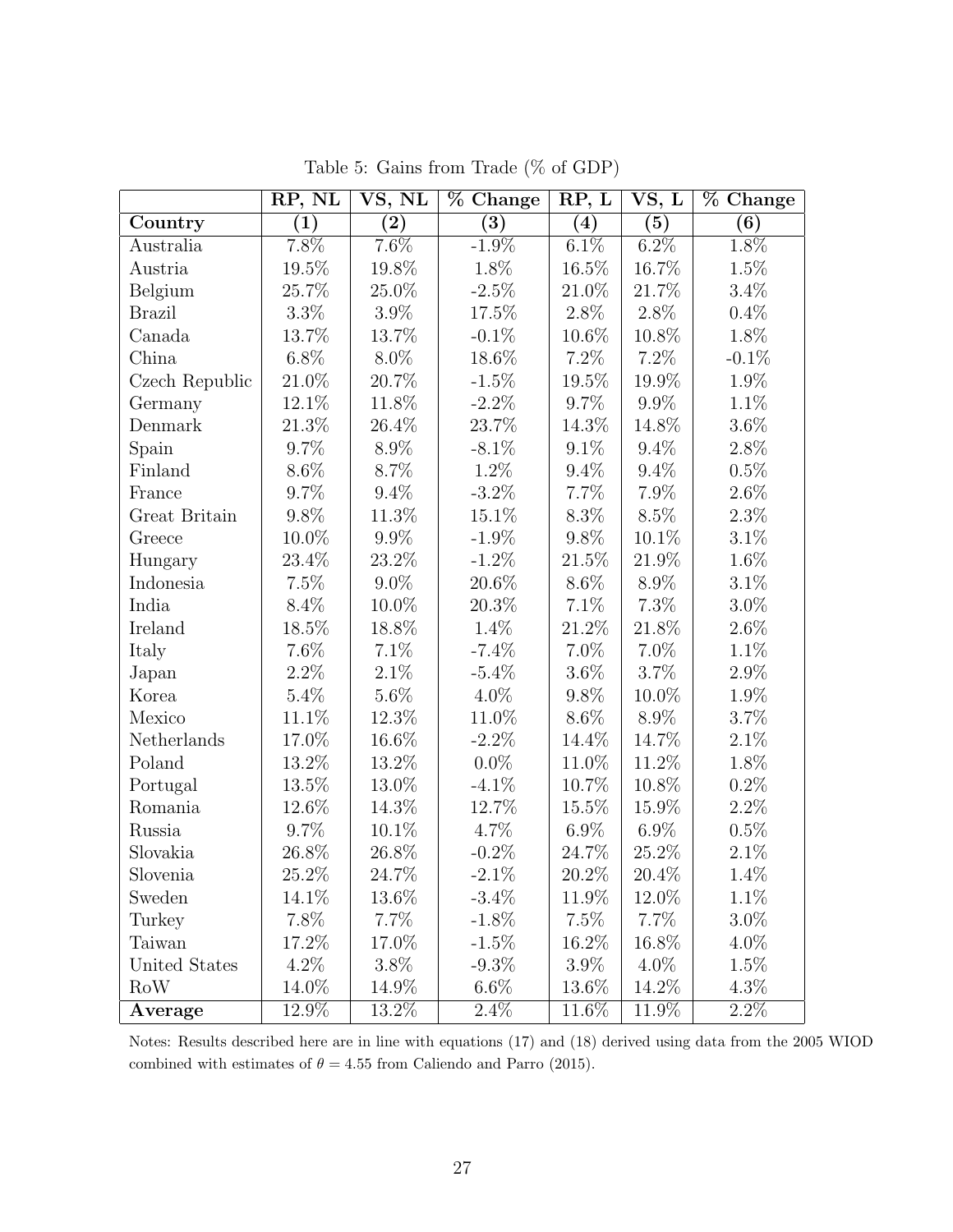|                | RP, NL           | VS, NL           | % Change         | RP, L   | VS, L    | % Change         |
|----------------|------------------|------------------|------------------|---------|----------|------------------|
| Country        | $\overline{(1)}$ | $\overline{(2)}$ | $\overline{(3)}$ | (4)     | (5)      | $\overline{(6)}$ |
| Australia      | 25.9%            | 22.4%            | $-13.6\%$        | 16.0%   | $16.2\%$ | 1.6%             |
| Austria        | 62.1%            | 63.1%            | 1.7%             | 42.9%   | 43.0%    | 0.2%             |
| Belgium        | 73.6%            | 72.9%            | $-1.0\%$         | 49.7%   | 50.4%    | 1.3%             |
| <b>Brazil</b>  | 8.7%             | 11.3%            | 30.0%            | 4.9%    | 4.8%     | $-1.0\%$         |
| Canada         | 52.5%            | 51.9%            | $-1.2\%$         | 32.5%   | 32.8%    | $0.9\%$          |
| China          | 12.3%            | 13.3%            | 7.5%             | 8.7%    | 8.7%     | $0.1\%$          |
| Czech Republic | 52.4%            | 51.7%            | $-1.2\%$         | 35.2%   | 35.8%    | 1.6%             |
| Germany        | 33.2%            | 32.2%            | $-3.2\%$         | 19.8%   | 20.2%    | 1.7%             |
| Denmark        | 53.4%            | $57.2\%$         | 7.1%             | 34.0%   | 34.6%    | 1.8%             |
| Spain          | 38.6%            | 35.0%            | $-9.2\%$         | 23.6%   | 24.3%    | $3.0\%$          |
| Finland        | 24.4%            | 25.5%            | $4.3\%$          | 17.9%   | 18.0%    | $0.6\%$          |
| France         | 33.2%            | 32.5%            | $-2.1\%$         | 16.7%   | 17.0%    | 1.5%             |
| Great Britain  | 30.9%            | 34.2%            | 10.6%            | 19.6%   | 19.9%    | $2.0\%$          |
| Greece         | 36.2%            | 32.8%            | $-9.4\%$         | 24.5%   | 24.8%    | 1.4%             |
| Hungary        | 62.9%            | 62.6%            | $-0.5\%$         | 41.6%   | 41.7%    | 0.2%             |
| Indonesia      | $16.5\%$         | 18.3%            | 10.7%            | 15.3%   | 15.7%    | $2.3\%$          |
| India          | 11.6%            | 14.4%            | 24.2%            | 7.3%    | 7.4%     | 2.3%             |
| Ireland        | 50.3%            | 48.0%            | $-4.5\%$         | 40.7%   | 41.3%    | 1.4%             |
| Italy          | 28.3%            | 25.3%            | $-10.5\%$        | 14.9%   | 15.0%    | 1.2%             |
| Japan          | 3.9%             | 3.7%             | $-5.2\%$         | $3.4\%$ | $3.6\%$  | 5.5%             |
| Korea          | 9.7%             | $9.3\%$          | $-4.0\%$         | 8.7%    | $9.2\%$  | $6.2\%$          |
| Mexico         | 28.2%            | 34.8%            | 23.6%            | 19.3%   | 20.5%    | $6.3\%$          |
| Netherlands    | 45.3%            | 43.2%            | $-4.5\%$         | 30.6%   | $31.9\%$ | 4.1%             |
| Poland         | 41.8%            | 42.3%            | 1.0%             | 24.6%   | 24.9%    | 1.2%             |
| Portugal       | 46.6%            | 45.8%            | $-1.6\%$         | 29.0%   | 29.0%    | $0.0\%$          |
| Romania        | 32.1%            | 32.8%            | 2.3%             | 25.1%   | $25.3\%$ | 0.7%             |
| Russia         | 39.1%            | 39.2%            | 0.3%             | 26.8%   | 26.8%    | $-0.1\%$         |
| Slovakia       | 59.5%            | 59.4%            | $-0.3\%$         | 47.3%   | 47.5%    | 0.3%             |
| Slovenia       | 79.7%            | 78.1%            | $-2.0\%$         | 48.8%   | 49.2%    | 0.8%             |
| Sweden         | 33.6%            | 32.7%            | $-2.6\%$         | 23.5%   | 23.7%    | $0.9\%$          |
| Turkey         | 29.6%            | 28.1\%           | $-5.0\%$         | 18.8%   | 19.1\%   | 1.2%             |
| Taiwan         | $30.5\%$         | $30.2\%$         | $-1.2\%$         | 19.1\%  | $20.1\%$ | 5.5%             |
| United States  | 15.0%            | 13.6%            | $-9.0\%$         | 8.7%    | 8.7%     | $0.0\%$          |
| <b>RoW</b>     | 40.4%            | 45.9%            | 13.6%            | 29.6%   | 32.0%    | 7.9%             |
| Average        | 36.5%            | 36.6%            | $0.1\%$          | 24.4\%  | 24.8%    | 1.7%             |

Table 6: Gains from Trade (% of GDP), Different  $\theta^j$ 

Notes: Results described here are in line with equations (17) and (18) derived using data from the 2005 WIOD combined with estimates of  $\theta^j$  from Caliendo and Parro (2015).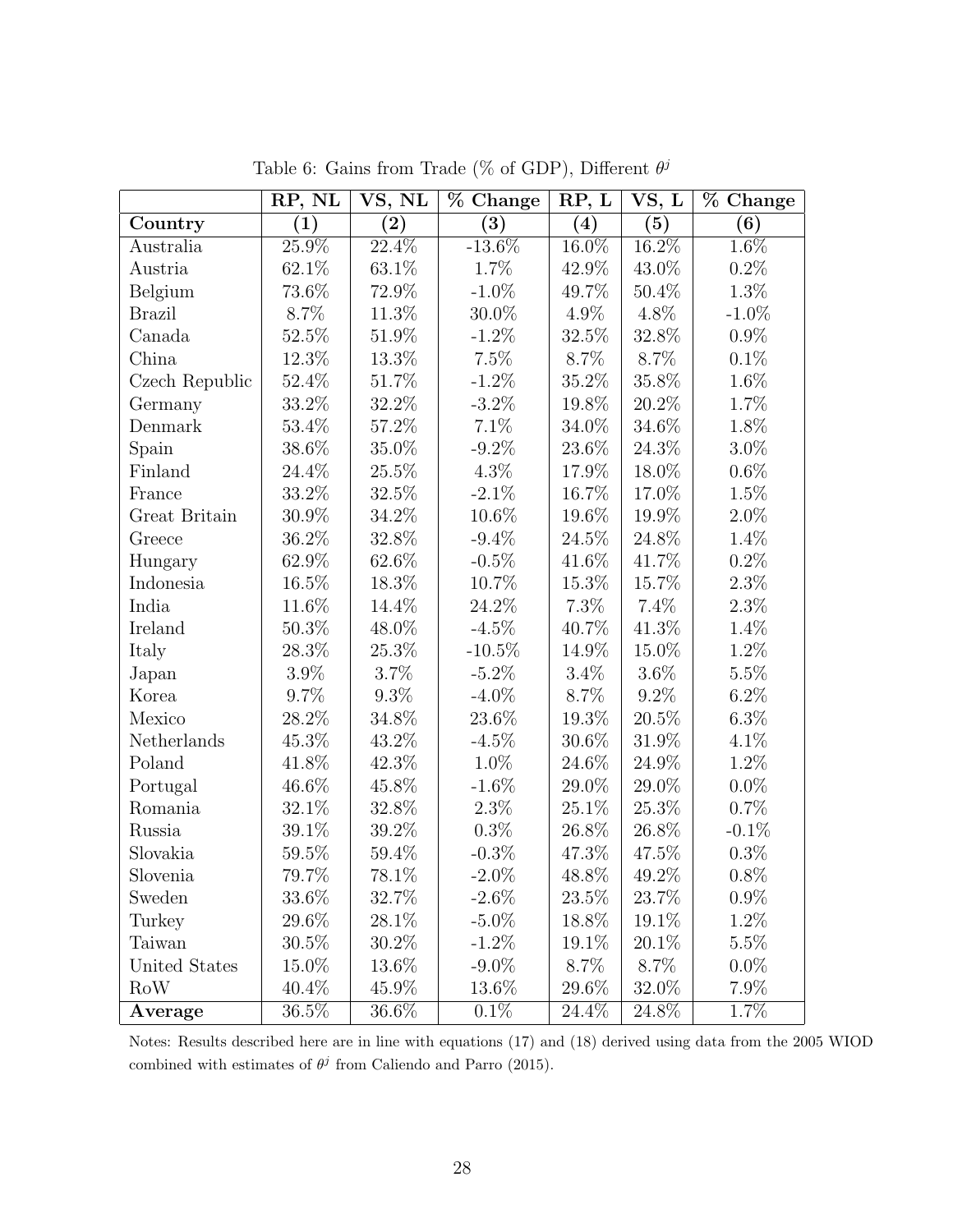

Figure 1: WIOD Home Shares, 2005

Notes: The figure depicts values of  $\pi^j_{I,nn}$  and  $\pi^j_{F,nn}$  on the horizontal and vertical axes respectively. The blue dots correspond to combinations derived from the WIOD data. The red line indicates the theoretical case where  $\pi^j_{I,nn} = \pi^j_{F,nn}$ , which corresponds to the assumed shares under the roundabout production environment.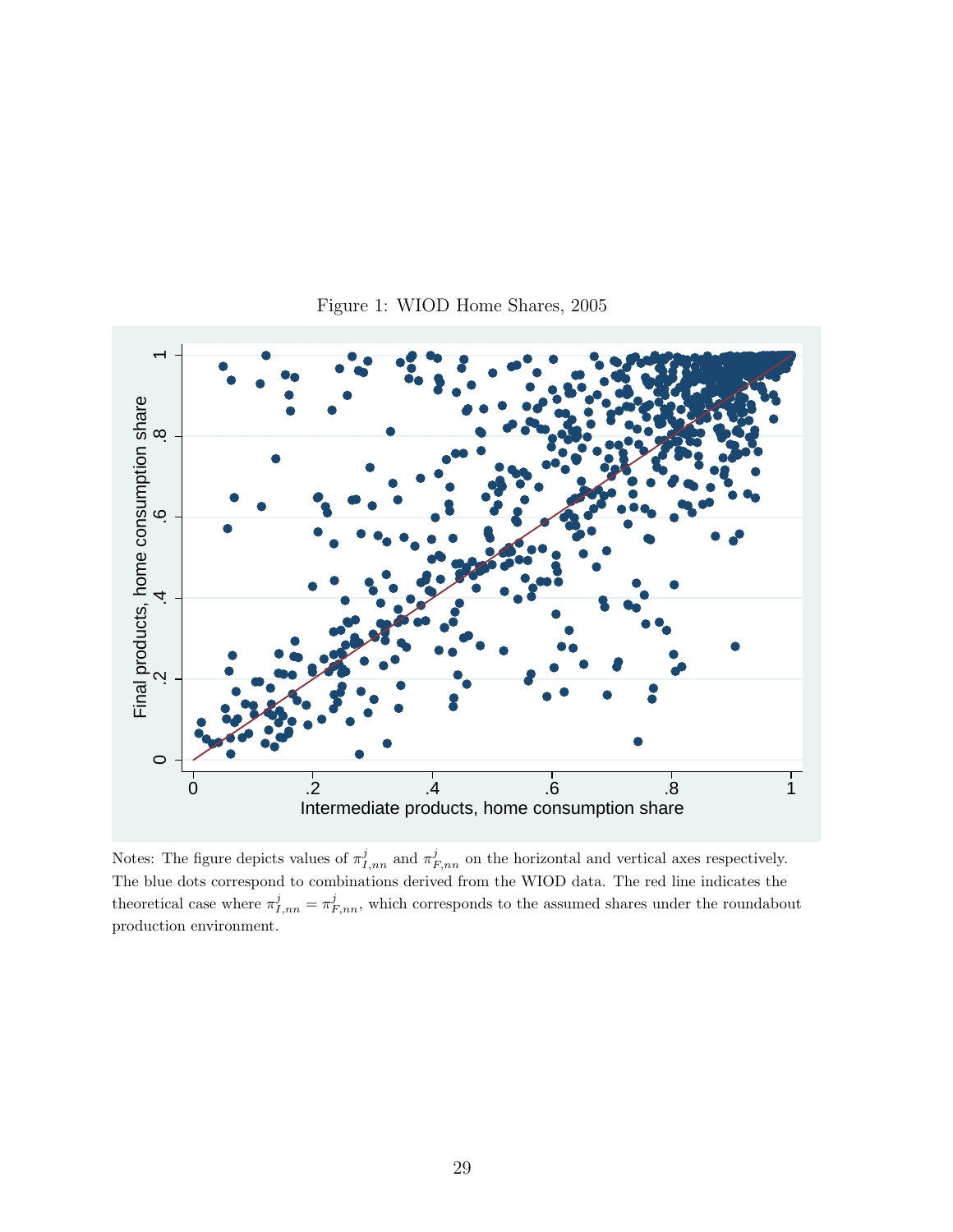

Figure 2: Gains from Trade:  $\beta = 0.5$ 

Notes: The GFT are calculated according to equation (17) in the simplified case where  $J = 1$  and  $\beta = 0.5$ . The "CA<sub>n</sub> in final products" variable on the horizontal axis corresponds to the ratio in equation (19). The midpoint of the figure represents the case without VS where GFT are equivalent under equations (17) and (18).